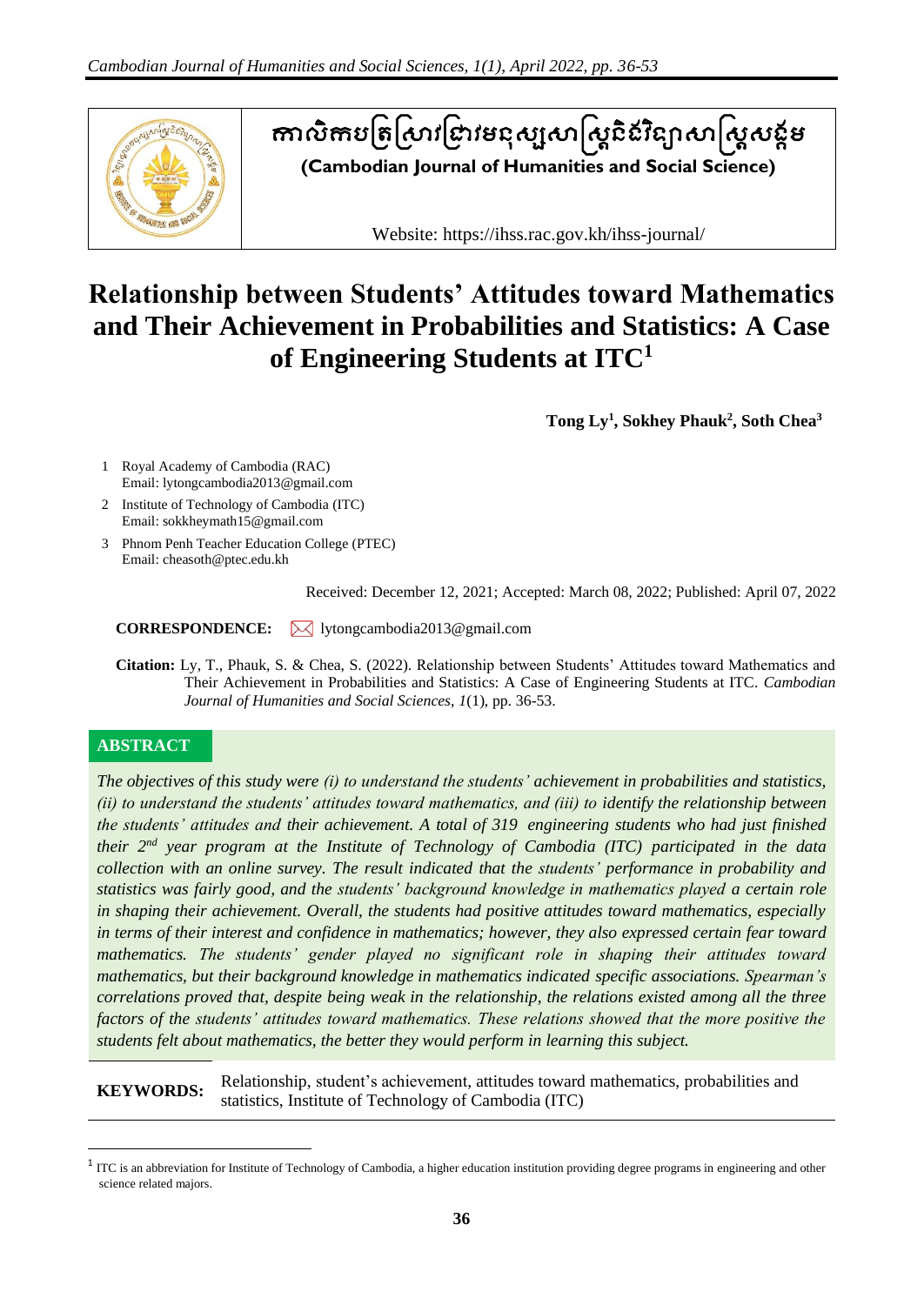# សង្ខិត្ន័យត

វត្ថុបំណងនៃការស្រាវជ្រាវនេះគឺ (១) ស្វែងយល់ពីលទ្ធផលសិក្សាលើមុខវិជ្ជាប្រូបាប៊ីលីតេនិងស្ថិតិរបស់និស្សិតវិស្វ័ករនៅវិទ្យា ិ៍<br>ស្ថានបច្ចេកវិទ្យាកម្ពុជា (២) ស្វែងយល់អំពីឥរិយាបថរបស់និស្សិតទៅលើមុខវិជ្ជាគណិតវិទ្យា និង (៣) កំណត់ពីទំនាក់ទំនង នៃលទ្ធផលសិក្សារបស់និស្សិតជាមួយនឹងឥរិយាបថរបស់គេទៅលើមុខវិជ្ជាគណិតវិទ្យា។ វិធីសាស្ត្រស្រាវជ្រាវបរិមាណវិស័យ អមជាមួយនឹងកម្រងសំណួរតាមអនឡាញ ត្រូវបានប្រើប្រាស់ដើម្បីប្រមូលទិន្នន័យពីក្រុមគោលដៅដែលបានកំណត់។ និស្សិត វិស្វ័ករចំនួន៣១៩នាក់ ដែលទើបនឹងបញ្ចប់ការសិក្សាឆ្នាំទី២នៅវិទ្យាស្ថានបរច្ចកវិទ្យាកម្ពុជា បានចូលរួមក្នុងការសិក្សានេះ។ ការសិក្សាបានបង្ហាញថា លទ្ធផលសិក្សារបស់និស្សិតទាំងនេះ លើមុខវិជ្ជាប្រូបាប៊ីលីតេនិងស្ថិតិ ស្ថិតក្នុងកម្រិតល្អប្រសើរ ដោយ លទ្ធផលក៏បានបង្ហាញបន្ថែមថា សមត្ថភាពសិក្សាគណិតវិទ្យារបស់ពួកគេនៅថ្នាក់ចំណេះទូទៅ បានចូលរួមចំណែកក្នុងការ សិក្សាមុខវិជ្ជាប្របាប៊ីលីតេនិងស្ថិតិ នៅថ្នាក់ឧត្តមសិក្សាផងដែរ។ បន្ថែមពីលើនេះ លទ្ធផលក៏បង្ហាញថា ឥរិយាបថទូទៅរបស់ និស្សិតលើមុខវិជ្ជាគណិតវិទ្យា មានទំនោរវិជ្ជមាន ជាពិសេសពាក់ព័ន្ធនឹងកត្តា "ចំណូលចិត្ត" និងកត្តា "ភាពជឿជាក់" លើមុខ វិជ្ជាគណិតវិទ្យា បើទោះបីជាពួកគេក៏បានបង្ហាញផងដែរនូវអារម្មណ៍ក័យខ្លាចខ្លះៗទៅលើមុខវិជ្ជាគណិតវិទ្យាក្ដី។ ឥរិយាបថ របស់និស្សិតទាំងនេះលើមុខវិជ្ជាគណិតវិទ្យាពុំមានភាពខុសប្លែកគ្នានោះទេបើផ្អែកលើកត្តា "ភេទ" ក៏ប៉ុន្តែសមត្ថភាពគណិតវិទ្យា ពីថ្នាក់ចំណេះទូទៅរបស់ពួកគេ បានចូលរួមចំណែកក្នុងការកំណត់ឥរិយាបថរបស់ពួកគេលើមុខវិជ្ជានេះ។ លទ្ធផលគេស្គូទំនាក់ ទំនងស្តៀមែន (Spearman's Ccorrelation) ក៏បានបង្ហាញផងដែរថា "កត្តាទាំងបីនៃឥរិយាបថរបស់និស្សិតទៅលើគណិត វិទ្យា $^{\circ}$  មានទំនាក់ទំនងខ្សោយជាមួយនឹង "សមត្ថភាពគណិតវិទ្យា $^{\circ}$  របស់ពួកគេ បើទោះបីជាទំនាក់ទំនងនេះមិនខ្លាំងក៏ដោយ ចុះ។ ទំនាក់ទំនងនេះក៏បានបង្ហាញផងដែរថា និស្សិតទាំងនេះមានទំនោរនឹងអាចរៀនមុខវិជ្ជានេះបានកាន់តែប្រសើរ ប្រសិនបើ នគមានអារមមណ៍វជ្ិាមានាមួយនឹង្គណិត្វទ្ិា។

ពាក្យគន្លឹះ

(១) ទំនាក់ទំនង (២) លទ្ធផលសិក្សា (៣) ឥរិយាបថចំពោះគណិតវិទ្យា (៤) ប្រូបាប៊ីលីតេនិងស្វិតិ (៥) វិទ្យាស្ថានបច្ចេកវិទ្យាកម្ពុជា

# **1. INTRODUCTION**

Mathematics is one of the most critical subjects in school education, and according to Enu et al. (2015), mathematics plays a significant role as the foundation of scientific-technological knowledge that contributes to a nation's social-economic development. In the wake of modern technology and advancement in research and development, STEMrelated subjects have become the core focus in school subjects and university levels. With the nature of the subject, mathematics is the core subject for STEM-related disciplines. In Cambodia, the Ministry of Education, Youth and Sport (MoEYS) has also focused on teaching and learning STEMrelated subjects (Nov, 2020). Despite its importance in school subjects, many researchers found that students are struggling in this subject (Gafoor & Kurukkan, 2015). In their study, Ignacio et al., (2006) found that students perceived mathematics as tedious, challenging, and impractical despite its importance in contemporary education and economic development.

The issues in students' learning and their performance in mathematics have been the centre of focus among mathematics educators, researchers, and specialists in the field of education (Anghelache, 2013). There have been several studies that found out the factors determining the learning process and highlighted possible relations among elements related to the quality of education, the teaching strategies used in the classroom, and the quality of pupils' and students' performance (Ignacio et al., 2006; Konarzewski, 2019; Ma & Kishor, 1997; Marchis, 2011; Mata et al., 2012; Mazana et al., 2018; Subia et al., 2018). Mathematics has been one of the most challenging subjects for high school and college students alike. Learning mathematics is a complicated task, and being successful in this subject is related to several factors and requires students to engage and practice regularly. In general, the learning of this subject is a gender bias, where male students tend to outperform their female peers (Leedy et al., 2003; Mehraein & Gatabi, 2014). Besides gender, there are other numerous factors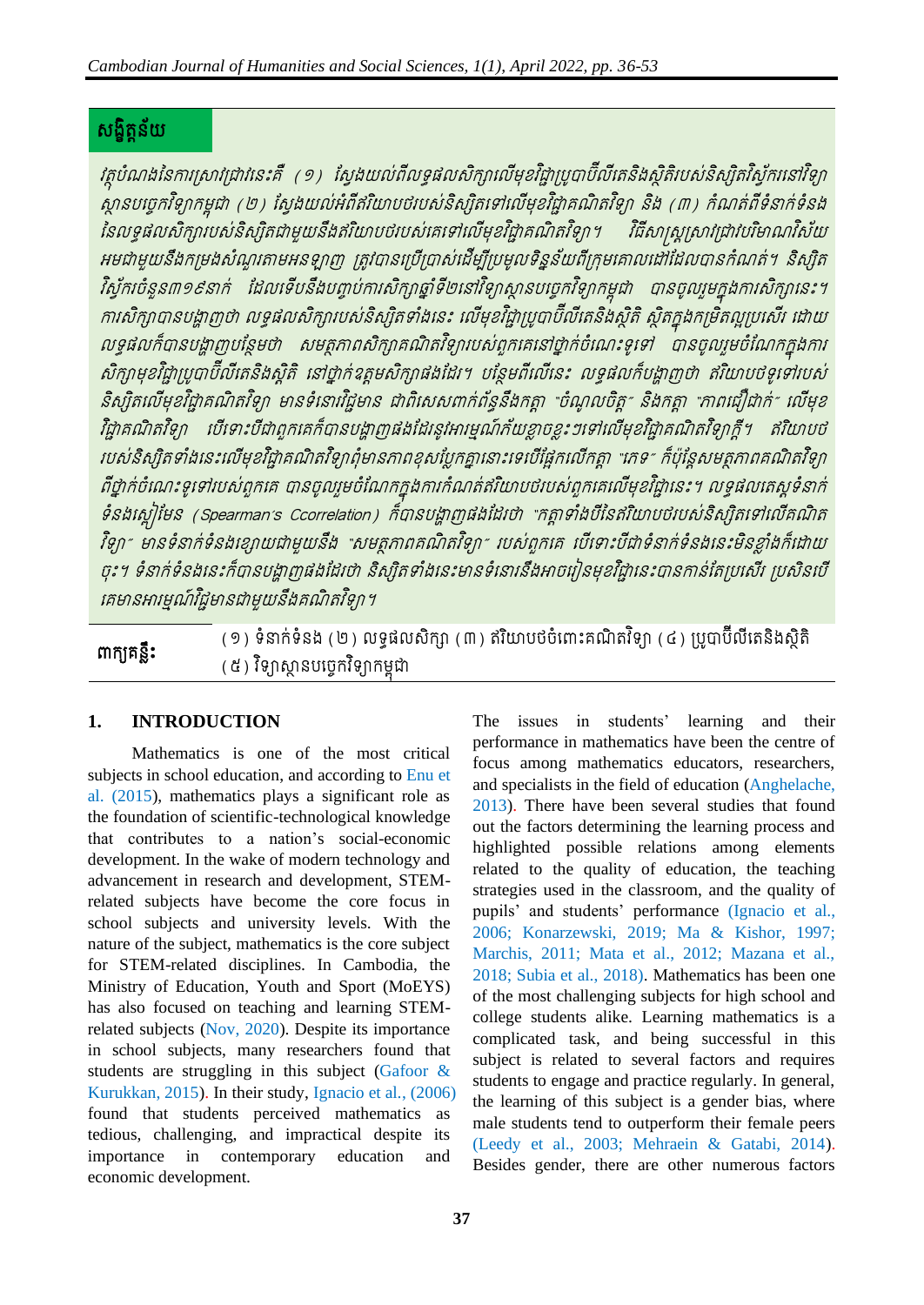associated with the success or failure in this subject where the attitude toward mathematics is among these factors.

According to Mazana et al. (2018), several other factors affected the students' learning and performance in mathematics, including their attitudes towards the subject, teachers' instructional practices, and school environment. Moreover, Pilotti et al. (2017) highlighted three crucial aspects of students' engagement in order for them to succeed in mathematics learning. These engagement dimensions include behavioral, cognitive and emotional engagement. Many research studies in mathematics education suggested that achievement in this subject is attributable not only to cognitive factors but also to affective variables, such as attitudes, beliefs, and motivation (Alibraheim, 2021; Ayob & Yasin, 2017; Capuno et al., 2019; Hannula, 2002; Ignacio et al., 2006; Konarzewski, 2019; Ma & Kishor, 1997; Mata et al., 2012; Mazana et al., 2018; Motanya, 2018; Panerio, 2020; Subia et al., 2018). Concerning this, Mensah et al. (2013) mentioned that the role of attitudes in mathematics learning has attracted the attention of educational researchers and mathematics educators for a very long time. Many researchers have investigated the relationship between the affective and the cognitive domains. Maker. (1982) as cited in Maker. (1982) as cited in (Ma & Kishor, 1997) emphasized the importance of this relationship:

"*It is impossible to separate the cognitive from the affective domains in any activity. The most important is that there is a cognitive component to every affective objective and an affective component to every cognitive objective. (pp. 30-31).*"

Some students may pay great attention to their learning in mathematics education, putting much effort into practicing and engaging in their mathematics classrooms. Long-decade literature indicated that learners' attitudes towards mathematics have become an aspect that has been studied persistently to find out if there is a relationship between the learner achievement and their attitudes (Aiken, 1970, 1974; Debellis & Goldin, 2006; Ignacio et al., 2006; Konarzewski, 2019; Langat, 2015; Lipnevich et al., 2011; Ma & Kishor, 1997; Mehraein & Gatabi, 2014; Minato & Yanase, 1984; Motanya, 2018; Panerio, 2020; Peteros et al., 2019). With this, Enu et al. (2015)

added that the students' attitudes towards mathematics plays an important role in their efforts to learn, understand and practice the concepts and skills required to master the subject. Most of these studies have highlighted the significant role of attitudes in the teaching and learning mathematics.

#### **1.1. Attitudes toward Mathematics**

Attitudes are part of our life that centres on a particular feeling such as liking or dislike, love, fear, or appreciation towards a particular object (Hannula, 2002). In addition to this, Ma and Kishor. (1997) asserted that attitudes towards mathematics might be defined as "an aggregated measure of a liking or disliking of mathematics, a tendency to engage in or avoid mathematical activities." According to Guimaraest. (2005), as cited in Moenikia & Zahed-Babelan. (2010)), attitude is classified into three components: (i) a cognitive component that refers to opinions or beliefs in something (ii) affective component that is related to emotion or feeling (like or dislike) on a particular thing, and (iii) action that can be expressed by the behavioural activities or readiness to respond something. By relating these views, attitude toward mathematics refers to a person's mental set or disposition that includes all three dimensions to engage and practice in mathematics lessons regularly. Additionally, Moenikia and Zahed-Babelan (2010) stated that attitude is not just a passive result of past experiences; it also drives behaviour and guides its forms and manner.

#### **1.2. Contextual Understanding**

The subjects of this study were engineering students studying at the Institute of Technology of Cambodia (ITC). Being one of the leading higher institutions in Cambodia, ITC focuses on building qualified human resources in STEM and engineering-related disciplines. The first two years at ITC are a foundation year providing a strong background in science subjects, specifically mathematics and physics. In these two years, mathematics courses are among the essential subjects the students need to study for four semesters with six courses. Probability and statistics courses are compulsory for two semesters at ITC.

The students admitted into ITC need to pass grade 12 (BacII examination) and ITC's entrance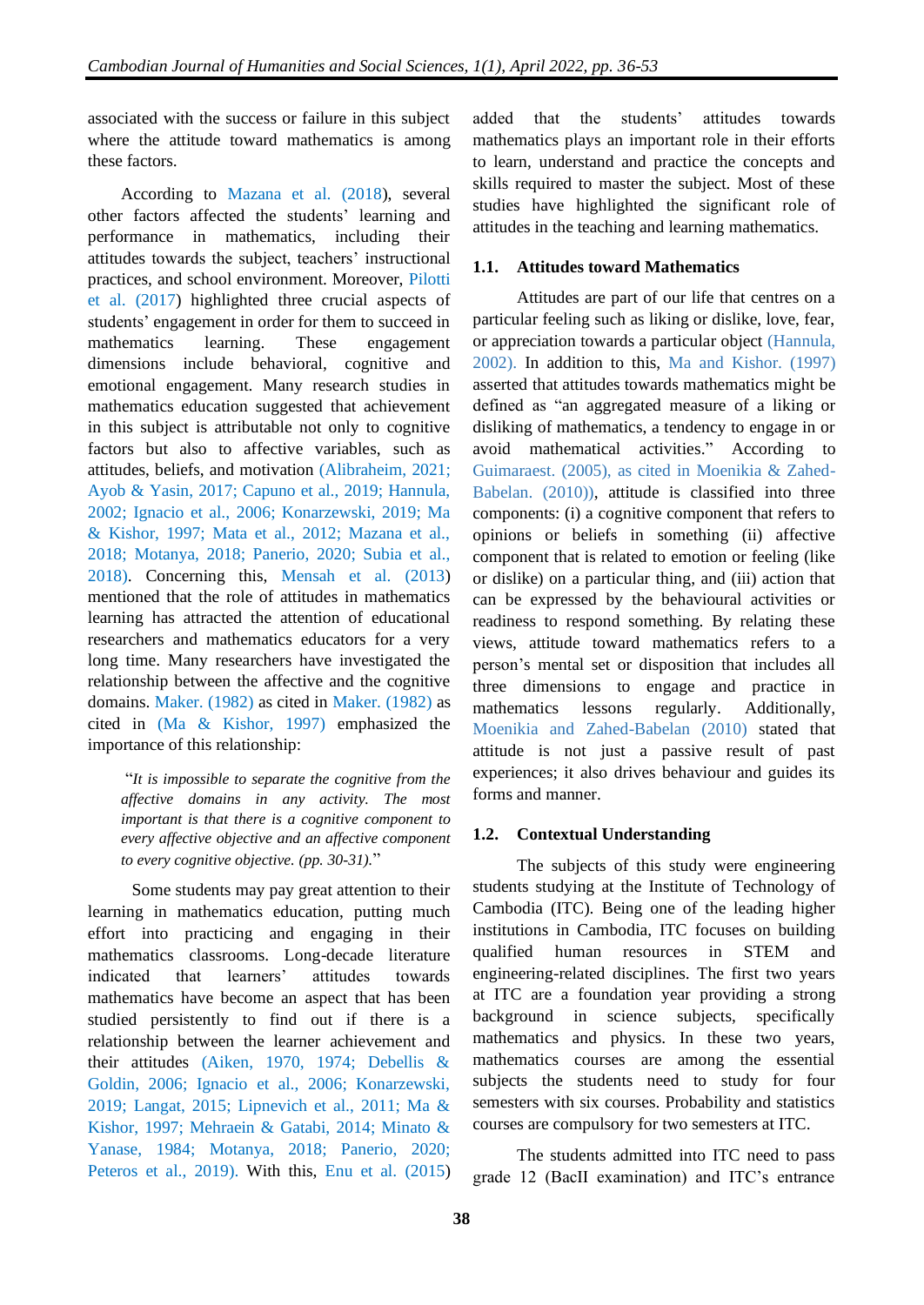examination, and they have a solid academic background in mathematics and science subjects. Those who keep doing well in mathematics during their first two years tend to have good progress in their learning throughout their academic years at ITC.

#### **1.3. Research Problem**

It has been argued that attitudes are part of human identity (Mohamed & Waheed, 2011), and as pointed out in above section, human's attitude encompasses the feeling of hate, love, enjoyment. Theoretically, mathematics is an object that could also be loved, feared, hated, or disliked, just like any other object. It then follows that the learning of a particular subject could be linked to the attitudes that one has on that subject, as suggested in Zan & Di Martino. (2007) that there is "a strong interaction between cognitive and emotional aspect." Therefore, it follows that the emotional aspect (part of attitude) could come into play in the learning of mathematics (cognitive). We may deduce that poor performance in mathematics could therefore be partly attributed to learners' attitudes towards mathematics.

With some years of experience teaching high school students in mathematics, regardless of geographical areas, gender, or other factors, we (the authors) have observed that most of the students we have taught had negative feelings about mathematics, while some even expressed a certain level of fear toward mathematics. In Cambodia, the students' learning performance has been a hot topic among scholars, educators, and teachers alike. There were studies conducted to assess factors affecting the students' performance (Heng, 2012, 2013, 2014); however, none was focussed on students' performance in mathematics, especially the issue concerning the relation with the students' attitudes toward the subject.

With the lack of literature about the proposed study and the lack of interest in research about mathematics education in Cambodia, it is vital to study the students' attitudes toward mathematics, especially the relationship with the students' performance in this subject.

#### **1.4. Research Objectives**

This study aimed at seeking the relationship between the attitudes exhibited by the engineering students towards mathematics and their mathematics achievement. Specifically, this study focused on the following objectives:

- To understand the differences in the students' achievement in probabilities and statistics with regard to gender and their BacII Math Grades.
- **•** To explore the students' attitudes toward mathematics and their association with gender and the students' BacII Math Grades.
- **•** To identify the relationship between the students' attitudes towards mathematics and their achievement in probabilities and statistics.

# **1.5. Conceptual Framework**

This study centres on the definition of attitudes from (Hannula, 2002; Ma & Kishor, 1997) which stated that attitudes are related to the feeling or perception toward mathematics. This study relies on the theoretical foundation laid by (Debellis & Goldin, 2006), whose study focuses on the affective and cognitive aspects of students' mathematics learning. A number of long-decade researches have indicated that, regardless of levels and contexts, there was a positive relationship between the students' attitudes toward mathematics and their mathematics performance (Debellis & Goldin, 2006; Langat, 2015; Lipnevich et al., 2011; Ma & Kishor, 1997; Minato & Yanase, 1984; Moenikia & Zahed-Babelan, 2010; Ndifor et al., 2017; Randhawa et al., 1993; Stage & Kloosterman, 1991; Walsh, 1991; Yasar, 2016).

However, recent research studies demonstrated that the relationship between students' attitudes toward mathematics and their mathematics performance is negative or somehow poorly related and could not be considered practical significance. For instance, the international data from TIMSS 2015 shows that the mean attitude toward mathematics of the fourth graders among participating countries negatively affected their mathematics performance (Konarzewski, 2019). In addition, despite positive relation, the study was conducted by Ma and Kishor. (1997) found that the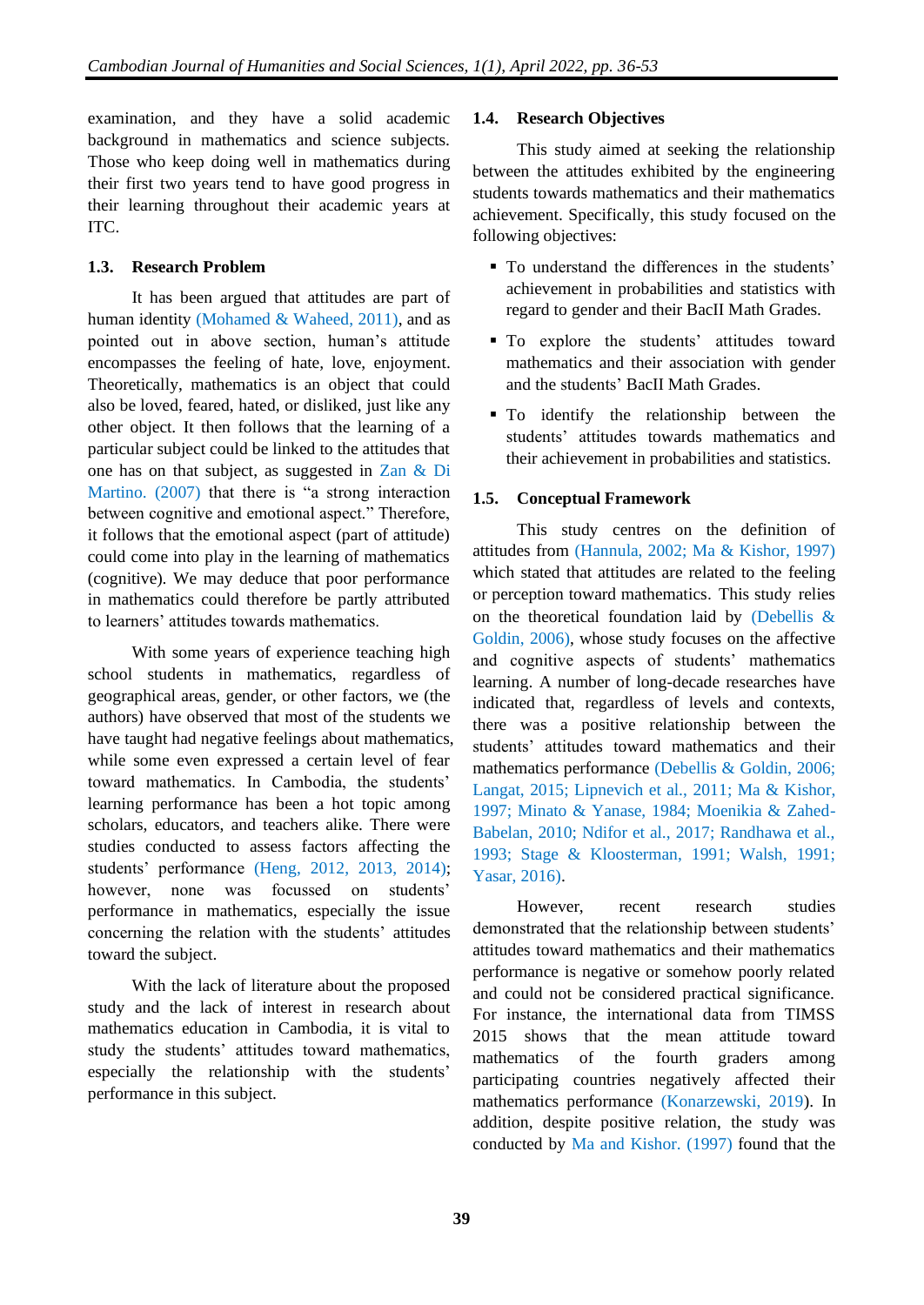students' attitudes toward mathematics were poorly related.

In this study, we proposed the investigation on engineering students' attitudes toward mathematics and its relation to their mathematics performance. The investigations were primarily on how the students feel about mathematics and whether there is a positive or negative relationship between their attitudes toward mathematics and their performance in probabilities and statistics.

# **2. METHODOLOGY**

This research centered on students' attitudes toward mathematics and its relation to their mathematics performance in probabilities and statistics. Quantitative methodology (Creswell & Creswell, 2018) with an online survey method was employed.

#### **2.1. Sample and Data**

The participants of this study were 319 engineering students who had just finished their second-year engineering program at the Institute of Technology of Cambodia (ITC). The data collection was from August 15, 2021, to August 20, 2021. The recruitment of the participants followed a voluntary sampling technique, where the link of the survey questionnaire (Google Form) was sent to the students via ITC Telegram and Messenger groups. The students who responded to the questionnaire were regarded as research samples. Nine hundred engineering students received the survey link, and 319 of them filled out the questionnaire. The response rate was approximately 35.44%.

# **2.2. Research Instrument**

The instrument in this study was an online survey questionnaire that measured the students' attitudes toward mathematics. The attitudes statements were adapted and developed from conceptualizing of several related studies. The structure of the questionnaire had two parts as follows:

• Part 1: Student's Background

*This part covers the participants' personal information such as gender, their overall BacII Grades and their BacII Math Grades.*

• Part 2: Students' Attitudes toward Mathematics

*Part 2 contains 21 statements describing different attitudes toward mathematics. The 21 statements were measured a with a 5-point Likert scale (1 = Strongly Disagree, 2 = Disagree, 3 = Neutral, 4 = Agree, and 5 = Strongly Agree).*

The researchers did the Exploratory Factor Analysis (EFA) on the 21 items using the absolute value of coefficients above .40, and found that eight items were loaded in more than one component; therefore, the researchers decided to drop these items one by one and re-run the EFA each time an item was eliminated. The final result remained with 13 items describing three attitude factors below:

#### Table 1

*The Exploratory Factor Analysis (EFA) of the attitude statements and the loading factors (based on Rotated Component Matrix) and their respective reliability Cronbach's Alpha*

| Item           | Component |      |      | Factor                              |
|----------------|-----------|------|------|-------------------------------------|
|                | 1         | 2    | 3    | (Reliability)                       |
| Q1             | .702      |      |      | <b>FACTOR 1</b>                     |
| Q <sub>2</sub> | .681      |      |      | Interest in                         |
| Q <sub>3</sub> | .692      |      |      | <b>Mathematics</b>                  |
| Q7             | .678      |      |      | $(\alpha = .717)$                   |
| Q <sub>6</sub> |           | .565 |      |                                     |
| Q8             |           | .501 |      | <b>FACTOR 2</b>                     |
| Q11            |           | .561 |      | Confidence in<br><b>Mathematics</b> |
| Q12            |           | .771 |      |                                     |
| Q14            |           | .737 |      | $(\alpha = .726)$                   |
| Q15            |           |      | .698 | <b>FACTOR 3</b>                     |
| Q16            |           |      | .688 | Fear of                             |
| Q19            |           |      | .628 | <b>Mathematics</b>                  |
| Q21            |           |      | .726 | $(\alpha = .633)$                   |

Factor 1 represents the students' interest in mathematics (*Math-Interest*), with a reliability scale of .717. Factor 2 denotes the students' confidence in mathematics (*Math-Confidence*) with a reliability scale of .726. Factor 3 signifies the students' fear of mathematics (*Math-Fear*), which is reliable .633. According to Whitley & Kite, the reliability of Factor 1 and Factor 2 were considered high, according to Whitley & Kite.  $(2013)$  stated that an instrument's acceptable reliability using the Likert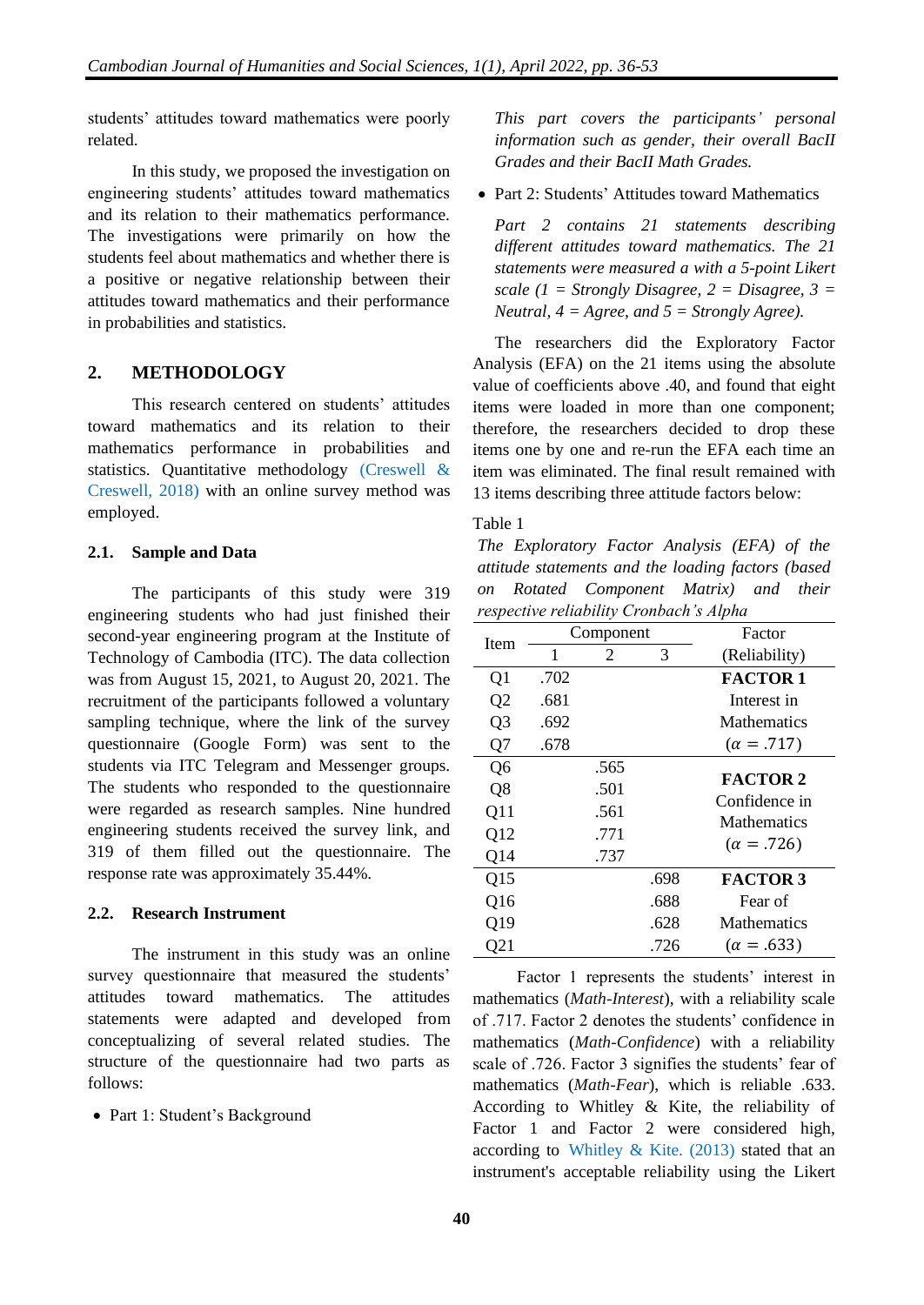Scale should be at least .70. However, Factor 3 had low instrument reliability according to the same author above.

The mathematics performance in this study was measured using the probabilities and statistics course scores for the second semester (2020-2021 Academic Year) at ITC. The students also provided these scores while filling out the online survey questionnaire.

# **2.3. Data Analysis**

The collected data were entered and analysed using a statistical package SPSS V.25. The dependent variables in this study were the students' probabilities and statistics scores and the students' attitudes toward mathematics. Shapiro-Wilk tests indicated that the students' score was not normally distributed  $(W(319) = 0.973, p = .001)$ , while the students' overall attitudes toward mathematics were found to be normally distributed ( $W(319) =$ 0.993,  $p = .122$ ). In this case, the students' overall attitudes toward mathematics were obtained from the combination of the 13 attitude items presented in Table 1 above. The four items in Factor 3 were reversed with measurement scales, which meant Q15→RQ15, Q16→RQ16, Q19→RQ19 and  $Q21\rightarrow RQ21$  with the reverse values from  $1\rightarrow 5$ ,  $2\rightarrow 4$ ,  $3\rightarrow 3$ ,  $4\rightarrow 2$  and  $5\rightarrow 1$ . The three factors of the students' attitudes toward mathematics were found to be not normally distributed: Factor 1,  $(W(319) =$ 0.968,  $p = .001$ ), Factor 2, ( $W(319) = 0.980$ ,  $p =$ .001) and Factor 3,  $(W(319) = 0.980, p = .001)$ ; therefore, the analyses of the data with regard to these constructs were presented in the below table.

# Table 2

*The data analysis techniques used for each research objective*

| Research<br>Objective      |  | <b>Statistical Techniques</b>                                                                      |  |  |  |  |
|----------------------------|--|----------------------------------------------------------------------------------------------------|--|--|--|--|
|                            |  | <b>Descriptive Statistics</b>                                                                      |  |  |  |  |
| 1                          |  | To descriptively check the<br>students' performance using<br>mean score and standard<br>deviation. |  |  |  |  |
|                            |  | • Mann-Whitney                                                                                     |  |  |  |  |
| To associate the students' |  |                                                                                                    |  |  |  |  |
|                            |  | performance with regard to their<br>gender.                                                        |  |  |  |  |
|                            |  |                                                                                                    |  |  |  |  |

|  | ■ Kruskal Wallis                 |  |
|--|----------------------------------|--|
|  | To compare the students'         |  |
|  | performance with regard to their |  |
|  | <b>BacII Math Grades</b>         |  |
|  | Decembers Statistics             |  |

- **Descriptive Statistics** *To check the students' attitudes toward mathematics descriptively.*
- Student's t-Test *To associate the students' overall attitudes toward mathematics with regard to gender*.
- One-Way ANOVA To compare the students' overall attitudes toward mathematics with regard to BacII Math Grades.
- Mann-Whitney *To compare the students' attitudes toward mathematics (the three factors) with regard to gender.* **Kruskal Wallis** *To compare the students' attitudes toward mathematics (the three factors) with regard to BacII Math Grades.* 3 **Spearman Correlation** *To assess the relationship between each factor of the students' attitudes toward mathematics and their performance in probabilities and*

The choice of these non-parametric tests was in accordance with Bee Wah & Mohd Razali (2011), who stressed that employing parametric tests with data that violate the normality assumption may lead to unreliable or invalid interpretation and inferences.

*statistics.*

Within the score range of 0-100, the judgment and interpretation of the students' performance in the probabilities and statistics course followed the following criteria:

# Table 3

 $\mathcal{L}$ 

*The judgment and interpretation criteria of the students' performance in probability and statistics*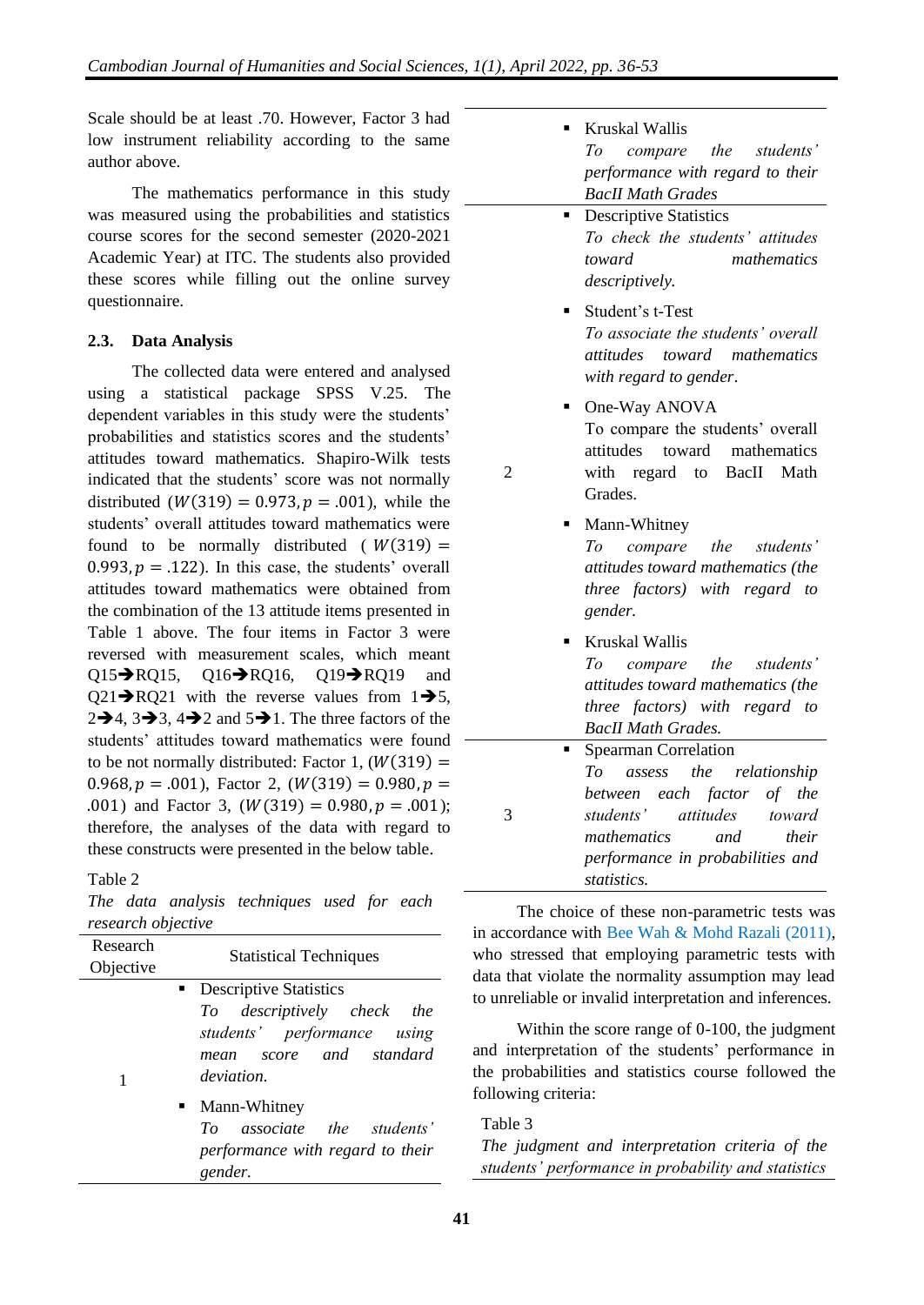| course      |                    |  |
|-------------|--------------------|--|
| Score Range | Interpretation     |  |
| $90 - 100$  | Excellent          |  |
| $80 - 89$   | Very Good          |  |
| $70 - 79$   | Good               |  |
| $60 - 69$   | <b>Fairly Good</b> |  |
| $50 - 59$   | Poor               |  |
| $0 - 49$    | Very Poor          |  |

The interpretation of the overall students' attitudes (Math-Attitudes) and each factor of their attitudes toward mathematics were based on the criteria defined in the following table:

Table 4

*Criteria for interpretation of the students' overall attitudes and the three factors of their attitudes toward mathematics*

| Factor           | <b>Scale Range</b> | Interpretation            |
|------------------|--------------------|---------------------------|
| Overall          | 39 or less         | <b>Negative Attitudes</b> |
| <b>Attitudes</b> | More than 39       | Positive Attitudes        |
|                  |                    |                           |
|                  | 12 or less         | No interest in            |
| Math-            |                    | mathematics               |
| Interest         | More than 12       | Have interest in          |
|                  |                    | mathematics               |
|                  |                    |                           |
|                  | 15 or less         | No confidence in          |
| Math-            |                    | mathematics               |
| Confidence       | More than 15       | Have confidence in        |
|                  |                    | mathematics               |
|                  |                    |                           |
|                  | 12 or less         | No fear of                |
| Math-Fear        |                    | mathematics               |
|                  | More than 12       | Fear of                   |
|                  |                    | mathematics               |

The decision for criterion points (cut points) for overall attitudes toward mathematics and each factor was based on the neutral point (value 3) times the total number of variables for the overall attitudes or the total number of variables for each factor. The overall attitudes contained 13 variables; therefore, the criterion point was  $3 \times 13 = 39$ . With the same principle for calculation, the criterion point for Factor 1 and Factor 3 was  $3 \times 4 = 12$ , and for Factor 2 was  $3 \times 5 = 15$ . The interpretation of mean scores for the students' attitudes toward mathematics with value below or above these criterion points was translated as in **Table 4** above.

#### **3. RESEARCH FINDINGS**

#### **3.1. Participants' Information**

The participants in this research were secondyear engineering students studying at the Institute of Technology of Cambodia (ITC). The recruitment of these research participants was presented in **Section 2.1** above. It was revealed that 220 male students participated in the study, which accounted for 69% of the total sample. Moreover, the majority of the participants had overall BacII certificates of Grade B and Grade C with the proportions of 35.1% and 37.3%, respectively. Only 8.78% of the participants possessed a Grade A certificate, while Grade E (3.76%) filled the smallest proportion.

#### **Table 5**

*Distribution of research participants with regard to gender and their BacII overall grade*

|        |    | <b>BacII</b> Overall Grade |     |    |    |       |
|--------|----|----------------------------|-----|----|----|-------|
|        |    | в                          |     |    | F. | Total |
| Female | 10 | 29                         | 37  | 18 |    | 99    |
| Male   | 18 | 83                         | 82. | 30 |    | 220   |
| Total  | 28 | 112                        | 119 | 48 |    | 319   |

To the respondents' BacII Math Grades, the finding revealed that 22.57% of the participants got Grade A, while Grade B comprised 25.07% of the sample. The majority (26.33%) of the students possessed Grade C (26.33%), Grade D (16%), and Grade E filled only 10.03% of the distribution (Table 6).

#### Table 6

*Distribution of research participants with regard to gender and their BacII Math Grades*

| ╯      |    | Math BacII Grades |    |    |    |       |
|--------|----|-------------------|----|----|----|-------|
|        |    | R                 |    |    | E  | Total |
| Female | 19 | 21                | 25 | 18 | 16 | 99    |
| Male   | 53 | 59                | 59 | 33 | 16 | 220   |
| Total  |    | 80                | 84 | 51 | 32 | 319   |

#### **3.2. Students' Achievement in Probability and Statistics Course**

It was found that, overall, the 2<sup>nd</sup> Year ITC engineering students' performance in probabilities and statistics was ranked as "*Fairly Good*" (*Mean* = 68.82,  $SD = 16.476$ ), according to the criteria in **Table 3**. Moreover, it was seen that 10% of them failed this course while only 8.2% of the participants fell into excellent performance. It was also shown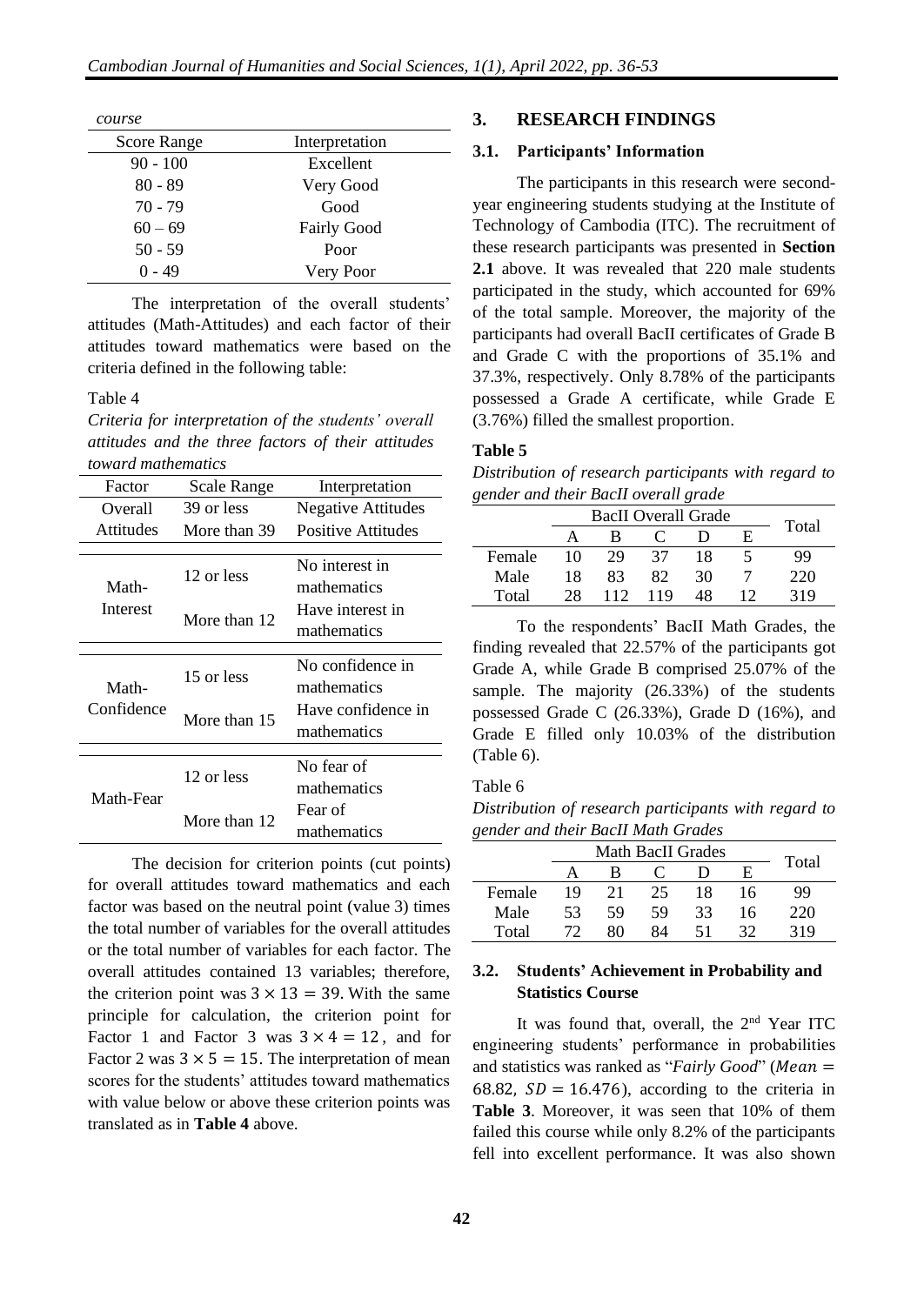that 14.4% of the students performed poorly in probabilities and statistics.

Table 7

*The distribution of 2nd year engineering students' performance in probability and statistics course*

|                    | Frequency | Percent |
|--------------------|-----------|---------|
| Very Poor (Failed) | 32        | 10.0    |
| Poor               | 46        | 14.4    |
| <b>Fairly Good</b> | 82        | 25.7    |
| Good               | 73        | 22.9    |
| Very Good          | 60        | 18.8    |
| Excellent          | 26        | 8.2     |
| Total              | 319       | 100.0   |

In terms of association with gender, the result of the Mann-Whitney test showed that there were no significant differences in the students' performance in probabilities and statistics with concerning their gender (  $U(99, 220) = 10207.50, Z = -.896, p =$ .370). However, Kruskal Wallis test signified that their performance was significantly different in term of their BacII Math Grades  $(H(4) = 27.566, p =$ .001). Post hoc tests for pairwise comparisons of BacII Math Grades proved that the participants' performance was statistically different among three pairs of their BacII Math Grades (Table 8).

Table 8

*Comparisons of differences in students' performance based on paired BacII Math Grades*

| Group        |                |       |           |
|--------------|----------------|-------|-----------|
| <b>Tests</b> | Paired Median  | Sig.  | Adj. Sig. |
| D & E        | (64.98, 66.10) | .880  | 1.000     |
| D & C        | (64.98, 68.91) | .185  | 1.000     |
| D & B        | (64.98, 70.98) | .012  | .115      |
| D & A        | (64.98, 78.67) | .001  | .001      |
| E & C        | (66.10, 68.91) | . 332 | 1.000     |
| E & B        | (66.10, 70.98) | .045  | . 453     |
| $E \& A$     | (66.10, 78.67) | .001  | .002      |
| C & B        | (68.91, 70.98) | . 165 | 1.000     |
| C & A        | (68.91, 78.67) | .001  | .002      |
| B & A        | (70.98, 78.67) | .022  | .219      |

Evidently, the students' performance was varied among the students who possessed grades 'A&*D'*, '*A&E*' and those who obtained 'A&C*'*. These results proved that the students who possessed higher mathematics grades in their BacII examination tend to perform better in probabilities and statistics courses at the university level.

#### **3.3. Students' Attitude toward Mathematics**

Table 9 below presents the findings of the participants' attitudes toward mathematics, including the students' overall attitudes and the three factors of the students' attitudes toward mathematics. It was revealed that the engineering students' overall attitudes toward mathematics were positive ( $Mean = 44.03$ ,  $SD = 5.40$ ). The findings for each attitude factor revealed that, with regard to Factor 1 (Math-Interest), the participants were interested in mathematics, though the level of their interest was not high, according the magnitude of the mean score ( $Mean = 15.18, SD = 2.22$ ). Similarly, for Factor 2 (Math-Confidence), the result indicated that the students' level of confidence in mathematics was found to be positive (*Mean* = 17.33,  $SD = 2.87$ ). In addition to these positive trends in the participants' attitudes, the finding for Factor 3 (Math-Fear); however, showed that the students expressed a certain level of fear toward mathematics ( $Mean =$  $12.48, SD = 2.41.$ 

Table 9

*The students' overall attitudes toward mathematics and the analysis of the three factors of attitudes toward mathematics*

| Factor     | Mean. | SD   | Interpretation            |  |
|------------|-------|------|---------------------------|--|
| Overall    | 44.03 | 5.40 | <b>Positive Attitudes</b> |  |
| Attitudes  |       |      |                           |  |
| Math-      | 15.18 | 2.22 | Have interest in          |  |
| Interest   |       |      | mathematics               |  |
| Math-      | 17 33 | 2.87 | Have confidence           |  |
| Confidence |       |      | in mathematics            |  |
| Math-Fear  | 12.48 | 2.41 | Have a fear of            |  |
|            |       |      | mathematics               |  |

Supplementing to the descriptive findings above, the results from inferential statistics revealed that the students' overall attitudes were found to be of no significant differences among male and female students ( $t(317) = -1.455$ ,  $p = .147$ ). However, the One-Way ANOVA test signified that there were significant differences in the students' overall attitudes toward mathematics in term of their BacII Math Grades,  $(F(4,314) = 3.487, p = 0.08)$ .

We did a post hoc test for pairwise comparison of the students' overall attitudes with regard to their BacII Math Grades, and the result revealed that the differences in their overall attitudes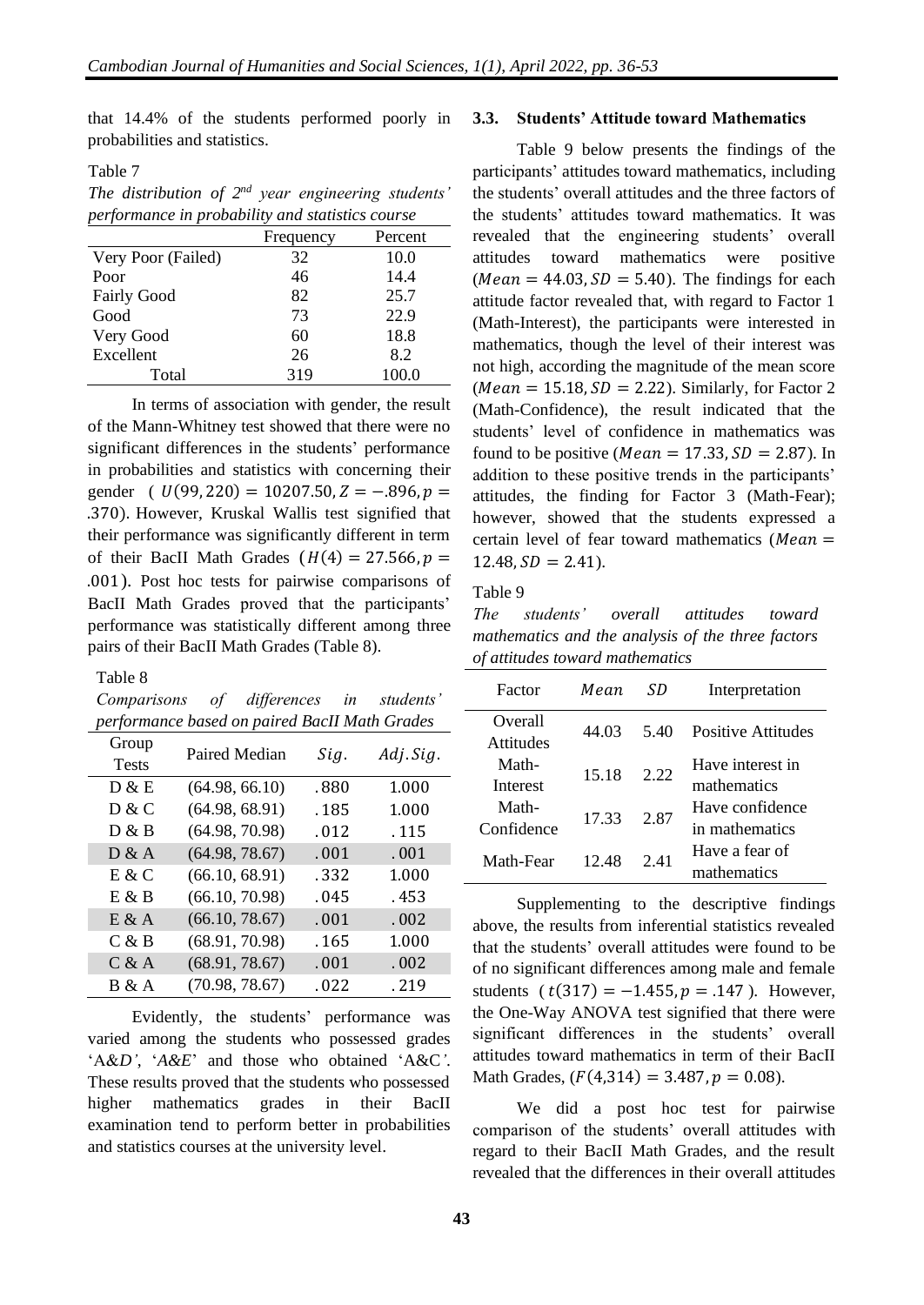were seen only with a pair of BacII Math Grades: A&E (Table 10). This finding seemed that the students' mathematics background might play some role in shaping their attitudes toward mathematics in general.

#### Table 10

*Comparisons of differences in students' overall attitude based on paired BacII Math Grades*

| <b>Group Tests</b> | SЕ    | Sig.  |
|--------------------|-------|-------|
| A & B              | .864  | .770  |
| A & C              | .854  | .174  |
| A & D              | .973  | .387  |
| A & E              | 1.130 | .004  |
| B & C              | .831  | .821  |
| B & D              | .953  | .942  |
| B & E              | 1.112 | .059  |
| C & D              | .944  | 1.000 |
| C & E              | 1.105 | .323  |
| D & E              | 1.199 | .329  |

Statistically, we did not have enough evidence to conclude the differences in the students' overall attitudes toward mathematics among other pairs of BacII Math Grades.

In relation to the three attitude factors, the results from Mann-Whitney U tests revealed that the students' attitudes toward mathematics did not differ with regard to their gender. With these findings, we can conclude that male and female students felt the same way toward mathematics, whether in terms of their interest, confidence, or fear of mathematics.

#### Table 11

*Comparisons of the students' attitudes toward mathematics, in term of the three factors, with regard to the participants' gender*

|                 | Math-    | Math-      | Math-   |
|-----------------|----------|------------|---------|
|                 | Interest | Confidence | Fear    |
| Mann-Whitney U  | 9959.5   | 9760.5     | 10171.0 |
| Wilcoxon W      | 14909.5  | 14710.5    | 34481.0 |
| Z               | $-1.245$ | $-1.492$   | $-.951$ |
| Sig. (2-tailed) | .217     | .136       | .341    |

a. Grouping Variable: Gender

We compared the students' attitudes (the three factors) about the participants' BacII Math Grades. The Kruskal-Wallis tests revealed that the differences in the students' attitudes were seen only in their confidence in mathematics.

Table 12

| Comparisons of differences in students' attitude |  |  |  |
|--------------------------------------------------|--|--|--|
| based on paired BacII Math Grades                |  |  |  |

|                            | Math- | Math-               | Math- |
|----------------------------|-------|---------------------|-------|
|                            |       | Interest Confidence | Fear  |
| Kruskal-Wallis $H = 6.382$ |       | 13.945              | 8.021 |
| d f                        |       |                     |       |
| Asymp. Sig.                | .172  | -007                | 091   |

a. Kruskal Wallis Test

b. Grouping Variable: BacII Math Grades

A post hoc test for pairwise comparison of the students' confidence in mathematics with each pair of the students' BacII Math Grades provided the following results.

#### Table 13

*Post hoc test for comparison of the students' confidence in mathematics with regard to their pairwise BacII Math Grades*

|       | Group Tests Paired Median | Sig. | Adj. Sig. |
|-------|---------------------------|------|-----------|
| A & B | (18.0, 18.0)              | .763 | 1.000     |
| A & C | (18.0, 16.0)              | .019 | .186      |
| A & D | (18.0, 17.0)              | .103 | 1.000     |
| A & E | (18.0, 16.0)              | .002 | .025      |
| B & C | (18.0, 16.0)              | .035 | .352      |
| B & D | (18.0, 17.0)              | .164 | 1.000     |
| B & E | (18.0, 16.0)              | .005 | .045      |
| C & D | (16.0, 17.0)              | .653 | 1.000     |
| C & E | (16.0, 16.0)              | .203 | 1.000     |
| D & E | (17.0, 16.0)              | .127 | 1.000     |

With the adjusted significant level, it was evidenced that the differences in the students' confidence in mathematics were found among the students who got BacII Math Grades of "A&E" and "B&E". There was not enough evidence to prove the significant differences in other pairs, according to Table 13 above. We also found that the students with Grade A and Grade B of mathematics background were more confident in mathematics,  $(Mdn_A = 18.0, Mdn_B = 18.0)$  than those who got Grade E ( $Mdn_E = 16.0$ ) at the BacII level.

#### **3.4. Attitude and Performance Relations**

This section presents the relationships between the students' performance in probabilities and statistics with their attitudes toward mathematics (the three factors). The results from Spearman's correlation analyses revealed the positive relations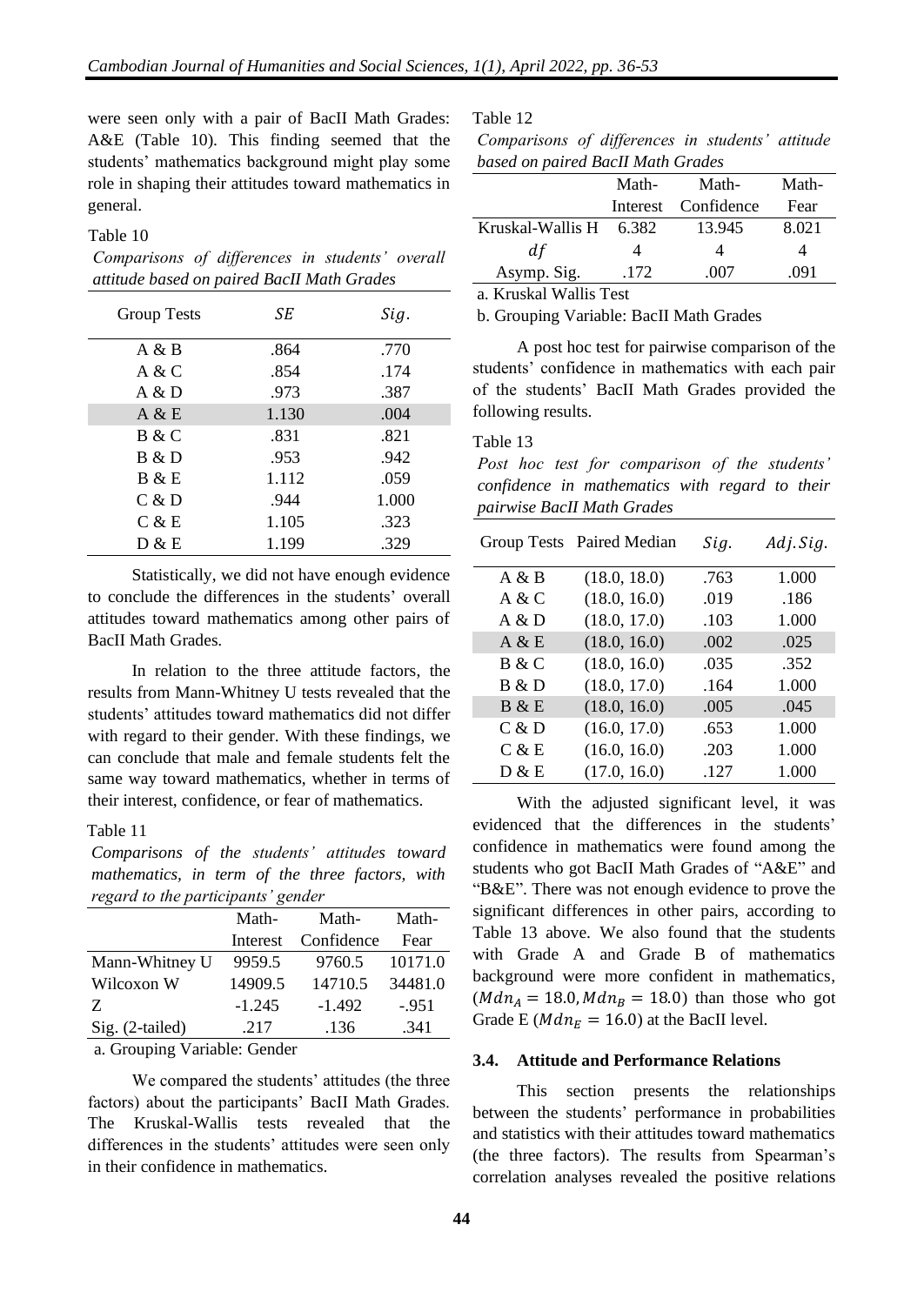between the students' performance with their interest in mathematics  $(rs(319) = .293, p = .001)$ and their confidence in mathematics  $(rs(319) =$ .210,  $p = .001$ ). These relationships were found to be significant within 99.99% confidence interval. However, the finding indicated a negative relation between the students' performance and their fear of mathematics  $(rs(319) = -.119, p = .034)$ .

#### Table 14

*Spearman correlation tests of the students' attitudes toward mathematics and their performance in probabilities and statistics course*

|                               | 1    | 2        | 3        |          |
|-------------------------------|------|----------|----------|----------|
| 1. Students'<br><b>Scores</b> | 1.00 | $.293**$ | $.210**$ | $-.119*$ |
| 2. Math-Interest              |      | 1.00     | $.539**$ | $-.110*$ |
| $3. Math-$<br>Confidence      |      |          | 1.00     | $-189$   |
| 4. Math-Fear                  |      |          |          | 1.00     |

\*\*. Significant at the 0.01 level (2-tailed).

\*. Significant at the 0.05 level (2-tailed).

Despite being weak in the relationship, we can conclude that the more positive the students felt toward mathematics, the better they might be doing in their probabilities and statistics classes. From the strengths of these relationships, we could deduce that the attitudes toward mathematics did not contribute much to their learning performance. This may indicate that other factors play a significant role in the students' mathematics learning.

### **4. DISCUSSION**

The following section presents the overall discussion about the proposed objectives: (i) to understand the association of the students' performance in probabilities and statistics with gender and their BacII Math Grades, (ii) to explore the students' attitudes toward mathematics and the association with the two independent variables mentioned earlier, and (iii) to determine the relationship between the students' attitudes toward mathematics and their performance.

#### *Students' Mathematics Performance*

It was revealed that the students' performance in probabilities and statistics was fairly good, with a score range of 68-69, and their performance was proven to have no significant difference among male and female students. The result was in contrast to several studies that found that male students performed better than female students in terms of mathematics. Past research studies have indicated gender bias in learning mathematics (Leedy et al., 2003; Mehraein & Gatabi, 2014), which in general, male students tend to outperform female students in learning mathematics. The reason for contradicting the mentioned studies may be related to the research context. As mentioned in **Section 1.2** above, ITC is a unique higher education institution due to its newstudent admission policy. With its strict entrance examination, the students who passed the exam and were admitted into ITC programs need to have a strong education background in mathematics and science in general. In this case, regardless of their gender, the students may possess similar mathematics learning capacities.

In addition, the research found that the students' performance at the university level differed in terms of their mathematics background during their general education. The findings provided concrete evidence that the students with a more robust mathematics background in their BacII examination tended to perform better at the university level. Enu et al. (2015) supported this finding, whose research also found that students' entry math grades played a significant role in their mathematics performance at the university level.

#### *Students' Attitudes toward Mathematics*

It was widely known that the students' attitudes towards mathematics have been a critical factor contributing to the success or failure in learning this subject. Students who have positive attitudes toward mathematics tend to perform better than those who hold negative perceptions. Concerning Objective 2 of this research, the results showed that engineering students generally had positive attitudes toward mathematics. The findings were consistent with numerous pieces of literature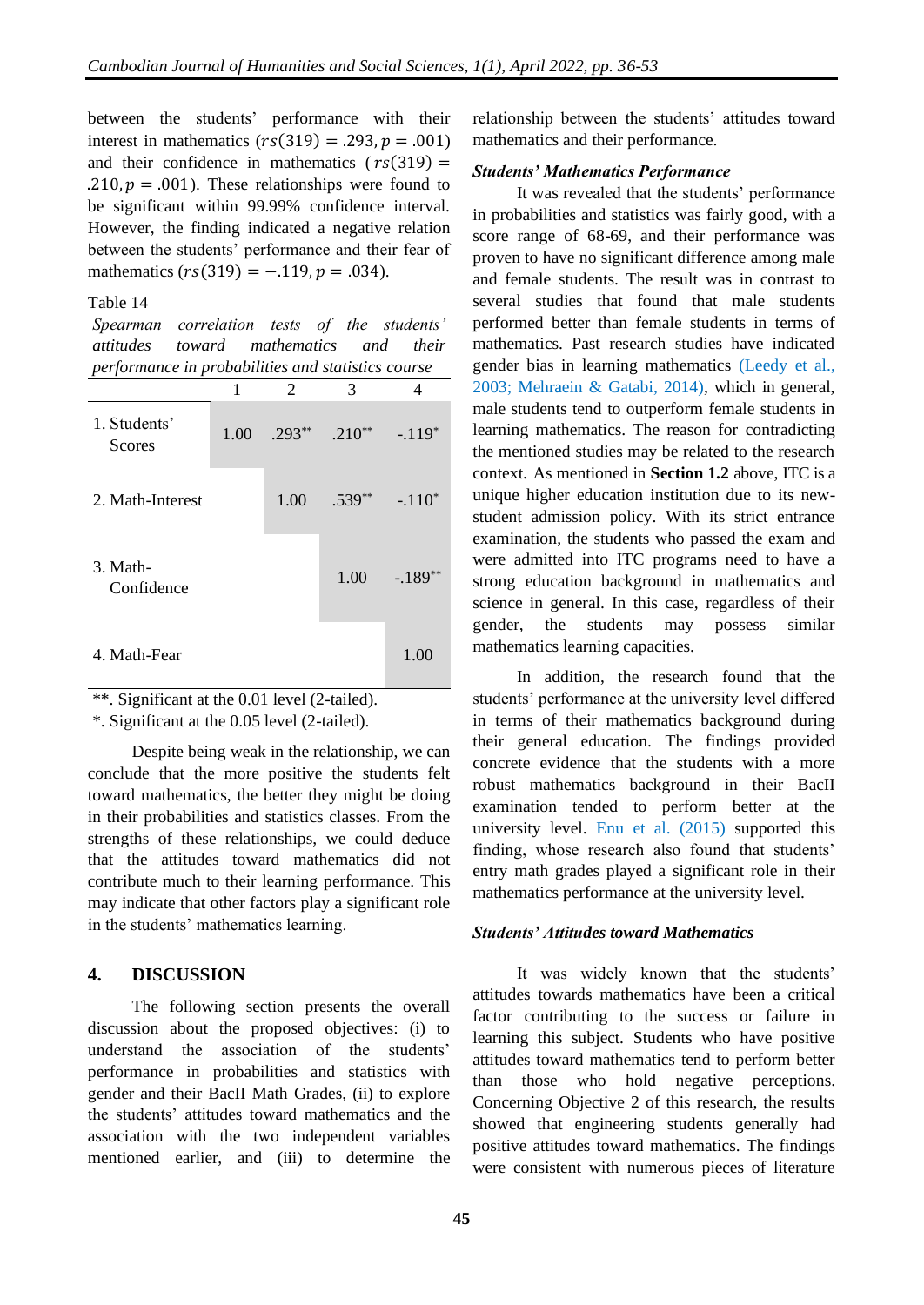(A.K. et al., 2006; Anokye-Poku & Ampadu, 2020; Mohamed & Waheed, 2011; Thapa & Paudel, 2020), whose works also found that the students' attitudes towards were seen be positive.

The study also revealed that the differences in students' attitudes about gender were not meaningful. This finding contradicted some past research work conducted by Drzewiecki & Westberg. (1997), A.K. et al., (2006), and Hargreaves et al. (2008), whose studies indicated that male students had more positive general attitudes toward mathematics compared to their female counterparts. However, these studies' trends contradicted the research conducted by Adamu & Garba. (2018) found in their study that female students held a more positive view of mathematics than boys. Despite being contradicted to previously mentioned literature, however, the finding of this study provided similar evidence to the work of Anokye-Poku & Ampadu. (2020); Karjanto. (2017); Mohamed & Waheed. (2011); Opolot-Okurut. (2005); Siregar et al. (2019); Thapa & Paudel. (2020) & Yavuz Mumcu & Aktas. (2015). These latter studies found that despite holding positive attitudes toward mathematics, their attitudes were found to be of no significant difference in terms of the students' gender.

In terms of the students' BacII Math Grades, the present study found that the students' overall attitudes toward mathematics were significantly different in terms of their BacII. However, the differences were seen only with those who got BacII Math Grade A&E. With the extended analysis for Factor 2, which is related to the students' confidence in mathematics, the result also showed the variations existed among two pairs of BacII Math Grades, A&E and B&E. In relation to these findings, Opolot-Okurut. (2005) found that schools with high performance tend to have students with high attitudes toward mathematics. Although this study did not specifically mention mathematics background, their level of knowledge before entering university life or higher grades does play a particular role in their attitudes in higher education.

Past studies (Davadas & Lay, 2018; Marchis, 2011; Orozco-Guzmán et al., 2020) have been focused on factors influencing the students' attitudes toward mathematics, but those works focused on factors, such as parental factors, teachers' factors,

school factors and students' mental or emotional factors, such as self-esteem, self-efficacy and selfconfidence etc. This study found that the students' background knowledge in mathematics has contributed to their attitudes toward mathematics, though it was only with their confidence in mathematics. The relationship between the students' background knowledge in mathematics and their attitudes toward mathematics presented in this study was only a surface catch. A comprehensive analysis of this may be a valuable topic for future research.

#### *Students' Attitude and Their Achievement*

It was found that two factors of the students' attitudes toward mathematics were seen to have positive relations with their mathematics performance in probabilities and statistics, despite the fact that the relations were found to be weak,  $rs = .293$ , for their interest in mathematics and  $rs = .210$ , for the students' confidence in mathematics. However, negative relationship was expressed in terms of the students' fear of mathematics,  $rs = -.119$ . Without specifically referring to any attitude factors, it was evidenced that the more the students feel positive about mathematics; there was tendency they will perform better in mathematics. The finding was in consistent with several literatures whose findings also indicated the positive relationships between the students' attitudes toward mathematics and their achievement in this subject (Adamu & Garba, 2018; Capuno et al., 2019; Mensah et al., 2013; Moenikia & Zahed-Babelan, 2010; Subia et al., 2018) although there was inconsistent with the strength of the relation.

Comparing the strength of the relationship between the mentioned variables, the research conducted by Capuno et al. (2019) also found similar strengths in the relationship. However, this study used a different instrument compared to the present study. Capuno et al. (2019) used a tool measuring the students study habits, which they referred to as students' attitudes, and the result revealed that the relationship was weak ( $r = .227$ ). About this, the studies conducted by Mensah et al. (2013) and Moenikia & Zahed-Babelan. (2010) found that the relationship between the students' attitudes toward mathematics and their performance was between .419 to .455. In addition to positive relation, Subia et al. (2018) found that the link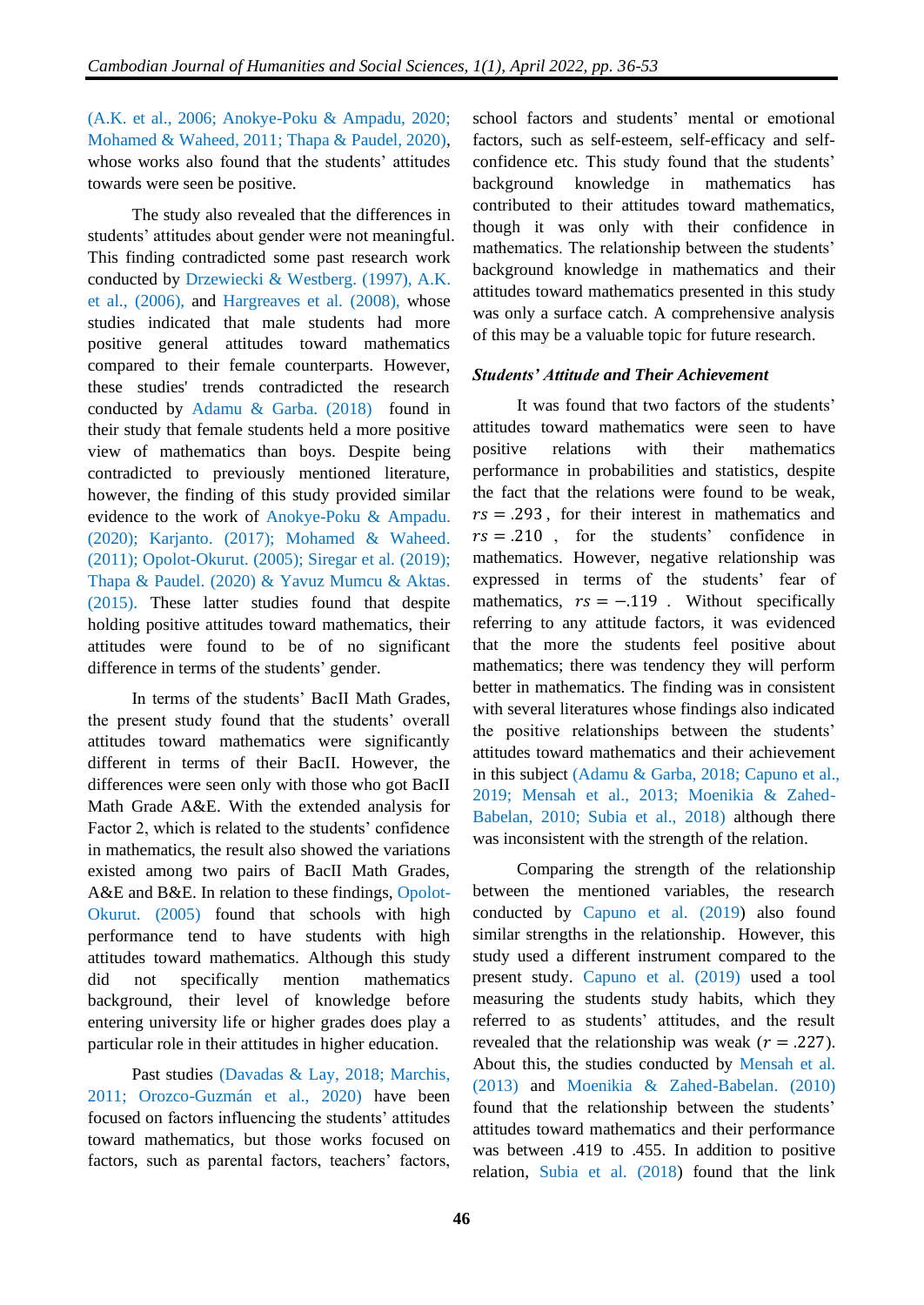between the students' attitudes toward mathematics was strong,  $r = .792$ .

It should be noted that the relationship between Factor 3 (Math-Fear) and the students' achievement in probabilities and statistics was negative. From this relationship, we could deduce that negative feelings toward mathematics will affect their learning in mathematics in general, not to mention only the probabilities and statistics courses.

# **5. CONCLUSION**

The study concluded that the students' background knowledge in mathematics in general education played a significant role in shaping the students' performance in probabilities and statistics in higher education. It shaped their achievement, but the students' mathematics background knowledge also played a significant role in their attitudes toward mathematics in general. High achievement students in BacII mathematics performed better in the probabilities and statistics course and had more positive attitudes toward mathematics. However, the results were not conclusive because a few pairs of their BacII Math Grades contributed to the findings. Gender has no significant contribution to the two variables or constructs of study, which may be due to the study context, ITC, where male and female students had similar learning capacity or attitudes toward mathematics.

Although the magnitudes were not high, the students expressed a certain level of interest and confidence in mathematics. Together with this, the participants also had some sense of fear toward mathematics. Moreover, the results proved that all three attitude factors had weak relationships with their achievement in probabilities and statistics. The results also indicated that the more positive the students felt about mathematics, the better they tended to perform in this subject.

Concerning the strength of the relationship, we may deduce that other factors could play specific roles in shaping the students' performance in this course or probably in mathematics in general. The students' participation in their learning processes, such as classroom engagement and their involvement in assignments or classwork should also be monitored when studying factors influencing their performance. Although other factors may play their roles in shaping the students' performance in mathematics, based on literature, the students' attitudes toward this subject have been regarded as the critical determinant of the students' success.

# **Limitation and Further Study**

It should be noted that considering the conceptual framework of this study, the relationship between the students' attitudes toward mathematics needs to be carefully monitored as this relationship did not indicate the causal relationship between the two variables. Further research should focus on the causal relationship between these two variables with careful consideration of the direction of their relation, as highlighted in Lipnevich et al. (2011). In a practical sense, we could deduce that success (or failure) in mathematics may cause mathematics attitudes or that mathematics attitudes are causing mathematics achievement Lipnevich et al. (2011). Further research should also focus on the effects of other factors on the students' mathematics achievement.

# **REFERENCES**

- A.K., K., J.G, M., & Bii, J. (2006). *GENDER DIFFERENCES AND ATTITUDES TOWARDS LEARNING OF MATHEMATICS AMONG SECONDARY SCHOOL STUDENTS IN KEIYO DISTRICT, KENYA*.
- Adamu, G. S., & Garba, I. M. (2018). Investigation into the Gender Difference of Attitude and Achievement in Engineering Mathematics. *International Journal of Academic Research in Business and Social Sciences*, *8*(11), 161–167. https://doi.org/10.6007/ijarbss/v8-i11/4892
- Aiken, L. R. (1970). Attitudes toward mathematics. *Review of Educational Research*, *40*(4), 551– 596. https://doi.org/10.3102/00346543040004551
- Aiken, L. R. (1974). Two Scales of Attitude toward Mathematics. *Journal for Research in Mathematics Education*, *5*(2), 67–71.
- Alibraheim, E. A. (2021). Factors Affecting Freshman Engineering Students' Attitudes Toward Mathematics. *Eurasia Journal of Mathematics, Science and Technology Education*, *17*(6), 1–14.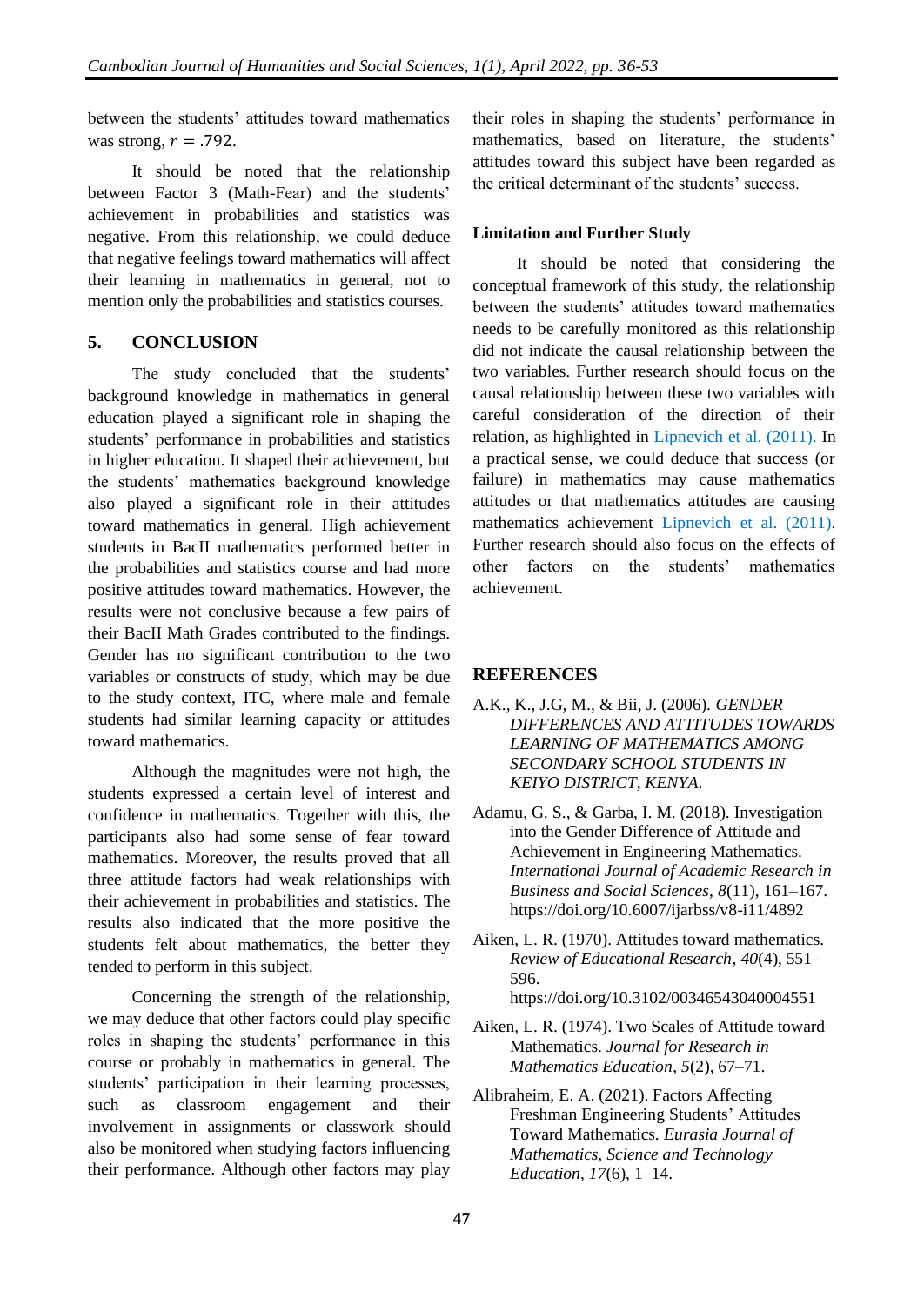https://doi.org/10.29333/ejmste/10899

Anghelache, V. (2013). Determinant Factors of Students' Attitudes Toward Learning. *Procedia - Social and Behavioral Sciences*, *93*, 478–482. https://doi.org/10.1016/j.sbspro.2013.09.223

- Anokye-Poku, D., & Ampadu, E. (2020). Gender Differences in Attitudes and Achievement in Mathematics among Ghanaian JHS Students. *International Journal of Education*, *12*(3), 84– 95. https://doi.org/10.5296/ije.v12i3.17136
- Ayob, A., & Yasin, R. M. (2017). Factors Affecting Attitudes Towards Mathematics. *International Journal of Academic Research in Business and Social Sciences*, *7*(11), 1100–1109. https://doi.org/10.6007/ijarbss/v7-i11/3548
- Bee Wah, Y., & Mohd Razali, N. (2011). Power comparisons of Shapiro-Wilk, Kolmogorov-Smirnov, Lilliefors and Anderson-Darling tests. *Journal of Statistical Modeling and Analytics*, *2*(November), 21–33.
- Capuno, R., Necesario, R., Etcuban, J. O., Espina, R., Padillo, G., & Manguilimotan, R. (2019). Attitudes, Study Habits, and Academic Performance of Junior High School Students in Mathematics. *International Electronic Journal of Mathematics Education*, *14*(3), 547–561. https://doi.org/10.29333/iejme/5768
- Creswell, J. W., & Creswell, D. J. (2018). Research Design: Qualitative, Quantitative and Mixed Methods Approaches. In *Sage Publication, Inc.* (Fifth Edit).
- Davadas, S. D., & Lay, Y. F. (2018). Factors affecting students' attitude toward mathematics: A structural equation modeling approach. *Eurasia Journal of Mathematics, Science and Technology Education*, *14*(1), 517–529. https://doi.org/10.12973/ejmste/80356
- Debellis, V. A., & Goldin, G. A. (2006). Affect and meta-affect in mathematical problem solving: A representational perspective. *Educational Studies in Mathematics*, *63*(2), 131–147. https://doi.org/10.1007/s10649-006-9026-4
- Drzewiecki, Lisa A., & Westberg, Karen L. (1997). GENDER DIFFERENCES IN HIGH SCHOOL STUDENTS' ATTITUDES TOWARD MATHEMATICS IN TRADITIONAL VERSUS COOPERATIVE GROUPS. University of Connecticut, Storrs, CT. Retrieved from:

https://nrcgt.uconn.edu/newsletters/spring975/#

- Enu, J., Agyman, O. K., & Nkum, D. (2015). Factors Influencing Students ' Mathematics Performance in Some Selected Colleges of Education in Ghana. *International Journal of Education Learning and Development*, *3*(3), 68–74.
- Gafoor, K. A., & Kurukkan, A. (2015). Why High School Students Feel Mathematics Difficult? An Exploration of Affective Beliefs. *UGC Sponsored National Seminar on Pedagogy of Teacher Education Trends and Challenges*, *August*, 1–6.
- Hannula, M. S. (2002). Attitude toward mathematics: Emotions, expectations and values. *Educational Studies in Mathematics*, *49*, 25–46. https://doi.org/10.1023/A
- Hargreaves, M., Homer, M., & Swinnerton, B. (2008). A comparison of performance and attitudes in mathematics amongst the 'gifted'. Are boys better at mathematics or do they just think they are? *Assessment in Education: Principles, Policy and Practice*, *15*(1), 19–38. https://doi.org/10.1080/09695940701876037
- Heng, K. (2012). College Student Involvement in English Language Learning in Cambodia : Trends and Patterns. *Journal of International Development and Cooperation*, *19*(1), 13–23. https://doi.org/10.15027/33827
- Heng, K. (2013). FACTORS INFLUENCING COLLEGE STUDENTS' ACADEMIC ACHIEVEMENT IN CAMBODIA: A CASE STUDY. ASEAN Journal of Teaching & Learning in Higher Education, 5(2), 34–49.
- Heng, K. (2014). The Relationships between Student Engagement and the Academic Achievement of First-Year University Students in Cambodia. *Asia-Pacific Education Researcher*, *23*(2), 179–189. https://doi.org/10.1007/s40299-013- 0095-8
- Ignacio, N. G., Nieto, L. J. B., & Barona, E. G. (2006). The Affective Domain in Mathematics Learning. *International Electronic Journal of Mathematics Education*, *1*(1), 16–32. https://doi.org/10.29333/iejme/169
- Karjanto, N. (2017). Attitude toward mathematics among the students at Nazarbayev University Foundation Year Programme. *International Journal of Mathematical Education in Science and Technology*, *48*(6), 849–863.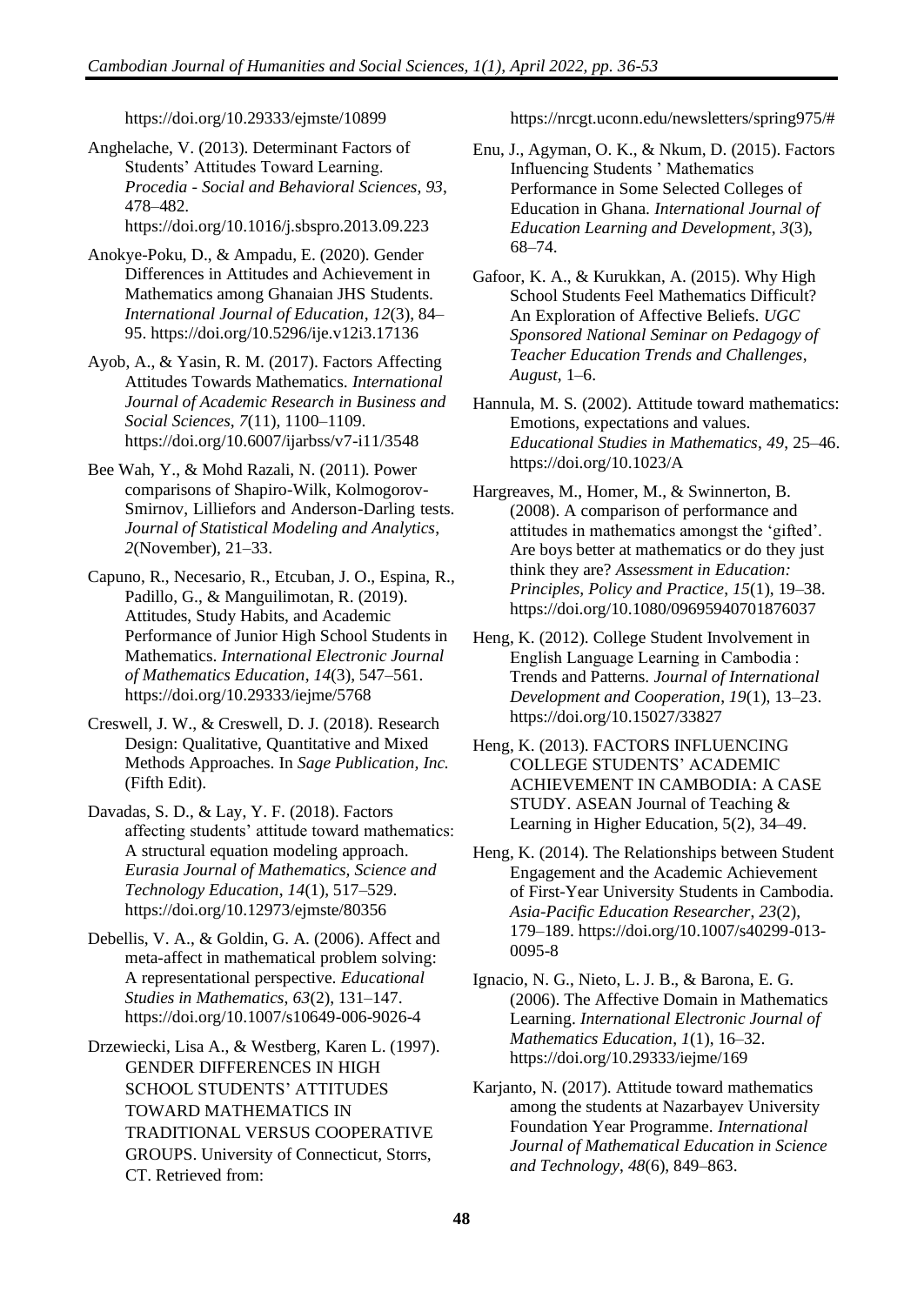https://doi.org/10.1080/0020739X.2017.12850 60

Konarzewski, K. (2019). Primary school pupils' attitude toward mathematicsand their achievement in mathematics. *New Educational Review*, *56*(2), 17–28. https://doi.org/10.15804/tner.2019.56.2.01

Langat, A. C. (2015). *Students ' Attitudes and Their Effects on Learning and Achievement in Mathematics : a Case Study of Public Secondary Schools in Kiambu County, Kenya*.

Leedy, M. G., LaLonde, D., & Runk, K. (2003). Gender Equity in Mathematics: Beliefs of Students, Parents, and Teachers. *School Science and Mathematics*, *103*(6), 285–292. https://doi.org/10.1111/j.1949- 8594.2003.tb18151.x

Lipnevich, A. A., MacCann, C., Krumm, S., Burrus, J., & Roberts, R. D. (2011). Mathematics Attitudes and Mathematics Outcomes of U.S. and Belarusian Middle School Students. *Journal of Educational Psychology*, *103*(1), 105–118. https://doi.org/10.1037/a0021949

Ma, X., & Kishor, N. (1997). Assessing the relationship between attitude toward mathematics and achievement in mathematics: A meta-analysis. *Journal for Research in Mathematics Education*, *28*(1), 26–47. https://doi.org/10.2307/749662

Marchis, I. (2011). Factors that influence secondary school students' attitude to mathematics. *Procedia - Social and Behavioral Sciences*, *29*, 786–793. https://doi.org/10.1016/j.sbspro.2011.11.306

Mata, M. de L., Monteiro, V., & Peixoto, F. (2012). Attitudes towards Mathematics: Effects of Individual, Motivational, and Social Support Factors. *Child Development Research*, *2012*, 1–10. https://doi.org/10.1155/2012/876028

Mazana, M. Y., Montero, C. S., & Casmir, R. O. (2018). Investigating Students' Attitude towards Learning Mathematics. *International Electronic Journal of Mathematics Education*, *14*(1), 207–231. https://doi.org/10.29333/iejme/3997

Mehraein, S., & Gatabi, A. R. (2014). Gender and Mathematical Modelling Competency: Primary Students' Performance and their Attitude. *Procedia - Social and Behavioral Sciences*, *128*, 198–203.

https://doi.org/10.1016/j.sbspro.2014.03.143

Mensah, J. K., Mavis, O., & Alfred, K. (2013). Student attitude towards Mathematics and performance : Does the teacher attitude matter? *Journal of Education and Practice*, *4*(3), 132– 139.

Minato, S., & Yanase, S. (1984). *On the Relationship between students attitudes towards school mathematics and their levels of intelligence*. *15*, 313–320.

Moenikia, M., & Zahed-Babelan, A. (2010). A study of simple and multiple relations between mathematics attitude, academic motivation and intelligence quotient with mathematics achievement. *Procedia - Social and Behavioral Sciences*, *2*(2), 1537–1542. https://doi.org/10.1016/j.sbspro.2010.03.231

Mohamed, L., & Waheed, H. (2011). Secondary Students ' Attitude towards Mathematics in a Selected School of Maldives. *International Journal of Humanities and Social Science*, *1*(15), 277–281.

Motanya, B. N. (2018). *Impact Of Students Attitude On Mathematics Perfomance Among Public Secondary Schools Students In Masaba North Sub County , Nyamira County*.

Ndifor, T., Ngeche, M., & Ph, D. (2017). Student and Teacher Attitudes as Correlates of Performance in Mathematics in Cameroon Secondary Schools. *International Journal of Humanities, Social Sciences and Education*, *4*(12), 1–10. https://doi.org/10.20431/2349- 0381.0412001

Nov, Sivutha. (2020, December 22). STEM education prepares students for Industry 4.0. Retrieved from: https://www.phnompenhpost.com/national/ste m-education-prepares-students-industry-40

Opolot-Okurut, C. (2005). Student attitudes towards mathematics in ugandan secondary schools. *African Journal of Research in Mathematics, Science and Technology Education*, *9*(2), 167– 174. https://doi.org/10.1080/10288457.2005.107405 87

Orozco-Guzmán, M., Villanueva-Cantillo, J., Mejía Acuna, F., Castro, S. O., & Malo, E. S. (2020). Factors that promote positive attitudes towards mathematics in higher education students. *Journal of Physics: Conference Series*, *1514*(1).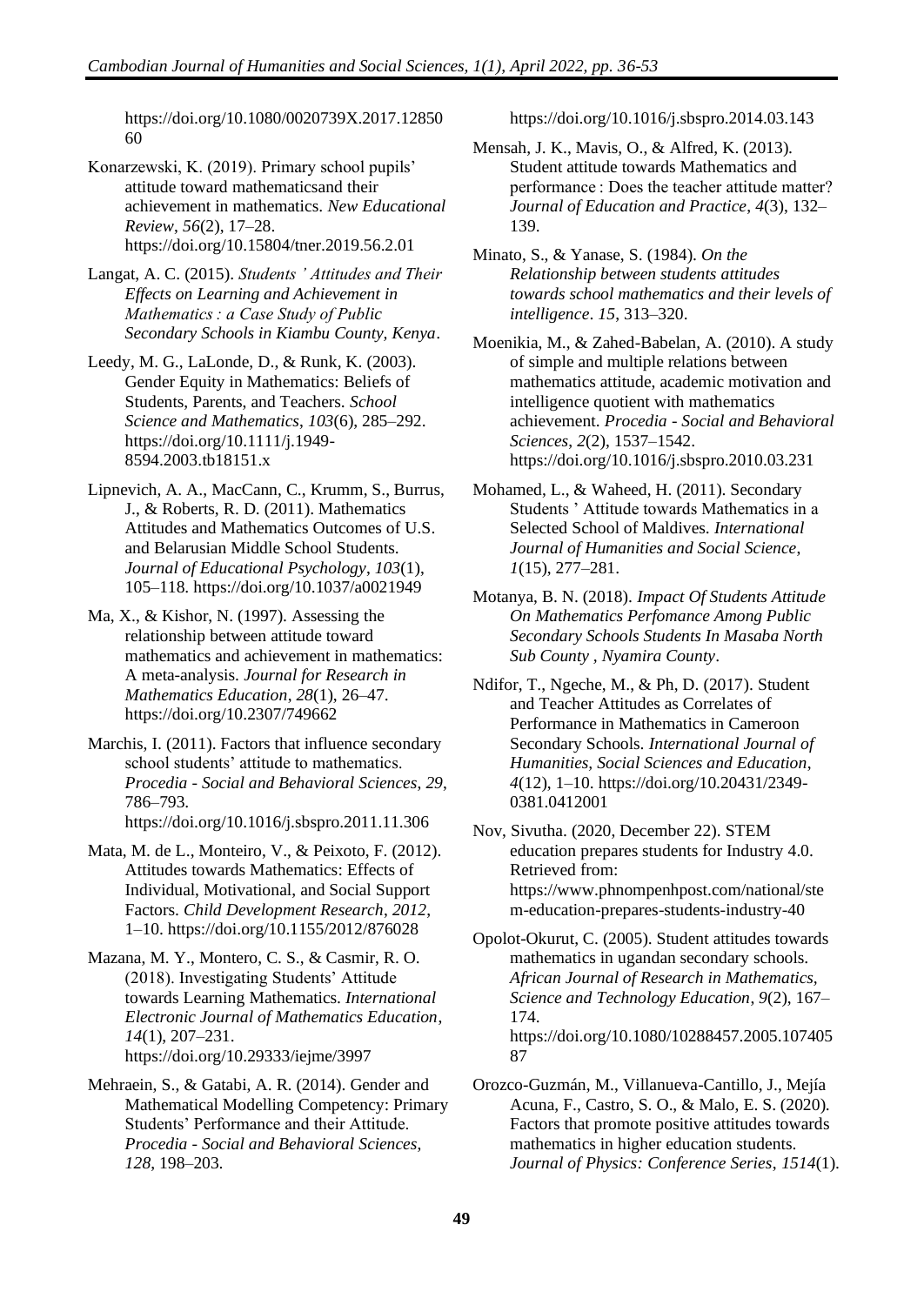https://doi.org/10.1088/1742- 6596/1514/1/012027

Panerio, C. J. (2020). Attitudes and Performance in Mathematics. *SSRN Electronic Journal*. https://doi.org/10.2139/ssrn.3557707

Peteros, E., Columna, D., Etcuban, J. O., Almerino, Jr., P., & Almerino, J. G. (2019). Attitude and Academic Achievement of High School Students in Mathematics Under the Conditional Cash Transfer Program. *International Electronic Journal of Mathematics Education*, *14*(3), 583–597. https://doi.org/10.29333/iejme/5770

Pilotti, M., Anderson, S., Hardy, P., Murphy, P., & Vincent, P. (2017). Factors Related to Cognitive, Emotional, and Behavioral Engagement in the Online Asynchronous Classroom. *International Journal of Teaching and Learning in Higher Education*, *29*(1), 145– 153.

Randhawa, B. S., Beamer, J. E., & Lundberg, I. (1993). *in the Structural Model of Mathematics Achievement*. *85*(1).

Siregar, N. R., Wimbarti, S., & Ilham, M. (2019). Individual differences in attitudes toward mathematics. *Journal of Physics: Conference Series*, *1188*(1). https://doi.org/10.1088/1742- 6596/1188/1/012005

Stage, F. K., & Kloosterman, P. (1991). Relationships between ability, belief and achievement in remedial college mathematics classrooms. *Research and Teaching in Developmental Education*, *8*(1), 27–36.

Subia, E. G. S., Salangsang, L. G., & Medrano, H. B. (2018). Attitude and Performance in Mathematics I of Bachelor of Elementary Education Students: A Correlational Analysis. *Technology, and Sciences (ASRJETS) American Scientific Research Journal for Engineering*, *39*(1), 206–213. http://asrjetsjournal.org/

Thapa, D. K., & Paudel, T. (2020). Secondary School Students' Attitude towards Mathematics. *Mathematics Education Forum Chitwan*, *5*(5), 34–39. https://doi.org/10.3126/mefc.v5i5.34761

Walsh, C. (1991). *The relationship between attitudes towards specific mathematics topics and achievement in those domains*. https://circle.ubc.ca/bitstream/id/6625/ubc\_199

2\_spring\_walsh\_carmel.pdf

Whitley, B. E., & Kite, M. E. (2013). *Bernard E. Whitley Jr., Mary E. Kite-Principles of Research in Behavioral Science-Routledge (2012)*.

Yasar, M. (2016). High school students' attitudes towards mathematics. *Eurasia Journal of Mathematics, Science and Technology Education*, *12*(4), 931–945. https://doi.org/10.12973/eurasia.2016.1571a

Yavuz Mumcu, H., & Aktas, M. C. (2015). Multiprogram high school students' attitudes and self-efficacy perceptions toward mathematics. *Eurasian Journal of Educational Research*, *59*, 207–226. https://doi.org/10.14689/ejer.2015.59.12

Zan, R., & Di Martino, P. (2007). Attitude Toward Mathematics: Overcoming the Positive/Negative Dichotomy. *The Montana Mathematics Enthusiast*, *Monograph*(January 2007), 157–168.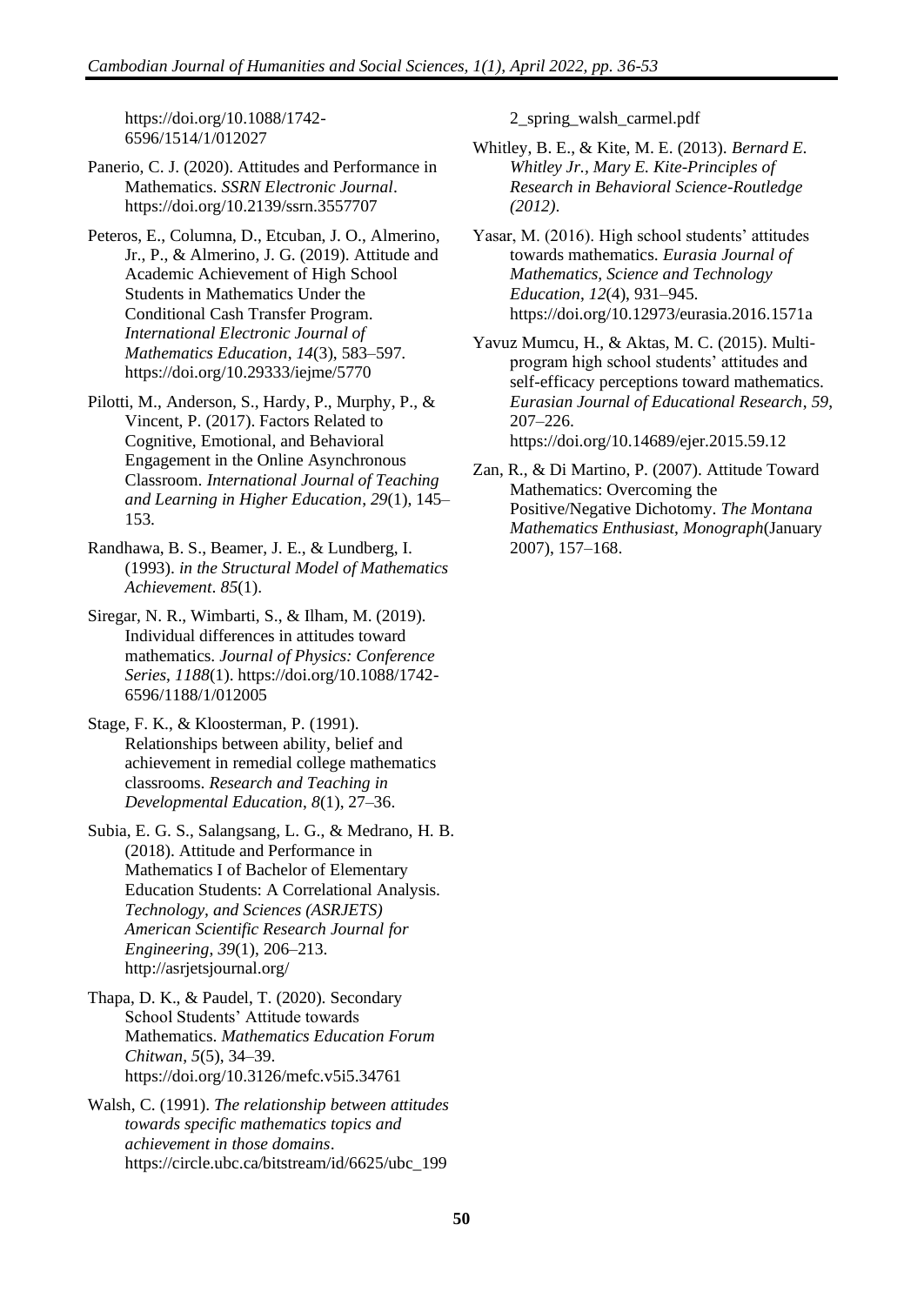

**Tong LY**

Personal Profile (Scan Here)



Mr. LY Tong has years of extensive experience in teaching and research<br>in education, mathematics in education, mathematics education, and social science. He has advanced degrees in education and mathematics. Presently, he is a full-time researcher at the Department of Educational Research, Institute of Humanities and Social Sciences, Royal Academy of Cambodia. Mr. LY Tong also has some experience in designing and developing grant research projects for government and non-government institutions.

**Research Interest:** ■ Student' Learning and Misconception ■ Mathematics Education Machine Learning & Data

Science

**Soth CHEA**

Personal Profile (Scan Here)



Mr. Chea Soth has rich experience in both teaching and research. With advance degree in mathematics education from Hiroshima University, Japan, Mr. Chea Soth has worked as lecturer of mathematics and researcher in PTEC. Besides teaching, he also plays significant role in supervising thesis work to his students. Moreover, he has also been involved in Strengthening Teacher Education Program in Cambodia (STEPCam) project.

#### **Research Interest:**

- Students' Misconceptions
- Mathematical Knowledge for Teaching (MKT)
- Student Learning Assessment



**Sokhey PHAUK, PhD**

Personal Profile (Scan Here)



B.Sc. in Mathematics from Royal University of Phnom Penh, Cambodia, in 2010, and later received his M.Sc. in Applied Mathematics from Suranaree University of Technology, Thailand, in 2013. In 2021, he obtained his PhD in interdisciplinary intelligent system (majoring in data science) from University of the Ryukyus, Japan. He is currently a lecturer at Department of Applied Mathematics and Statistics at the<br>Institute of Technology of Institute of Technology of Cambodia (ITC). His currently research include data analysis, machine learning, educational data mining, and data science.

Sokkhey PHAUK received his

#### **Research Interest:**

- Mathematics Education, Educational Data Mining
- Machine Learning & Data Science

**51**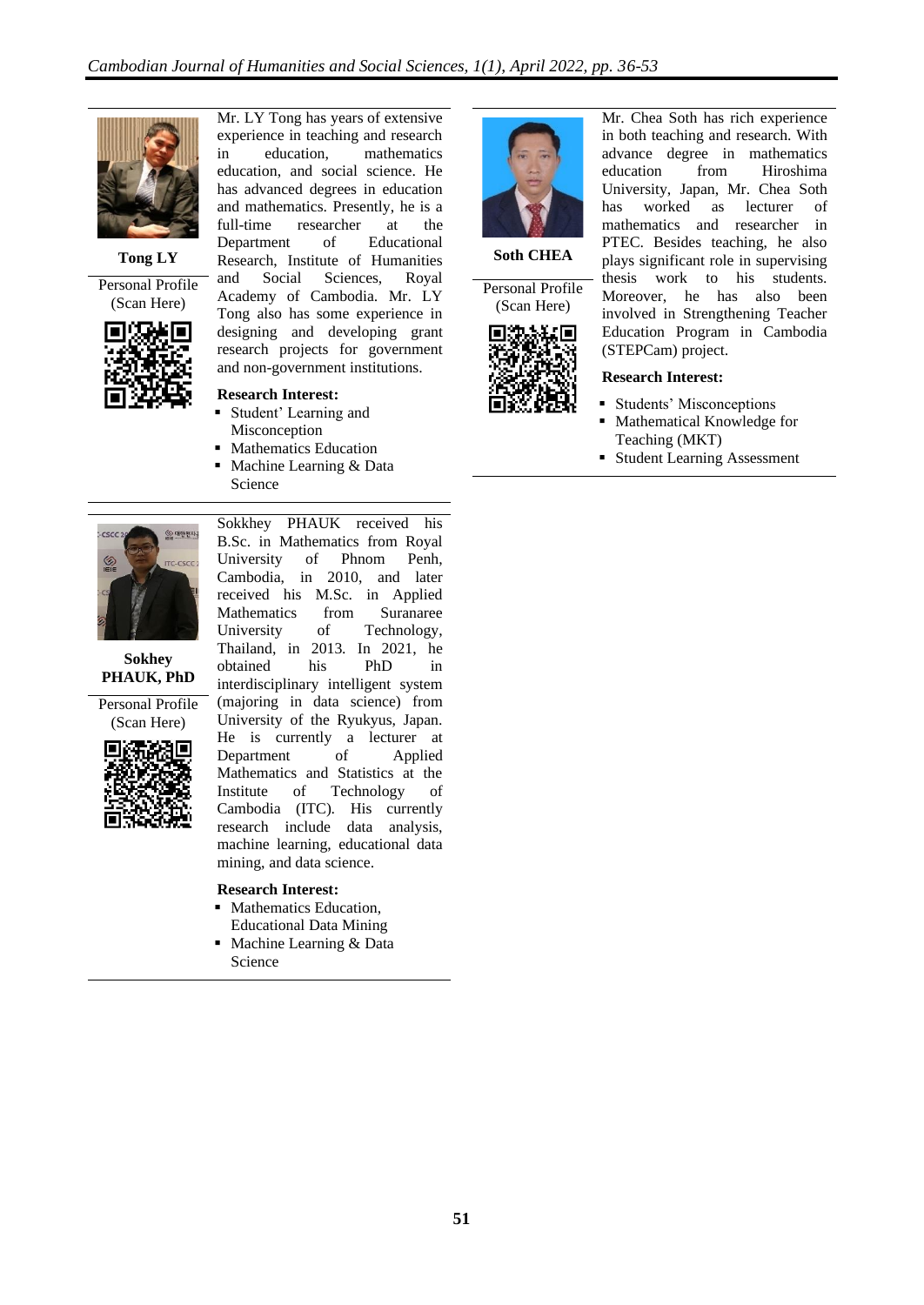# **APPENDIX**

# **Students' Questionnaire**

Questionnaire Code: ...........

#### **Purpose:**

This study aims at assessing the mathematics performance in probability and statistics of engineering students at ITC with regard to different factors such as gender, their performance at high school, and their attitude toward mathematics. This survey questionnaire is part of the data gathering. It is divided into two parts: (i) *General Questions* and (ii) *Attitude toward Mathematics.*

Please note that this study is subjective in nature and there is no "right" or "wrong" answer to your choice. The analysis from this study is exclusively for research and educational purposes where privacy of your information will be kept confidential.

#### **(Your Cooperation is Highly Appreciated.)**

#### **Part 1: General Questions**

Student's ID:

Gender: Emale Male

|  |  |  | Your Bac II Grades: |
|--|--|--|---------------------|
|--|--|--|---------------------|

| <b>Overall Grade</b>   |  |  | $\overline{\phantom{0}}$ |
|------------------------|--|--|--------------------------|
| Mathematics :<br>Grade |  |  |                          |

#### **Part 2: Attitude toward Mathematics**

How do you agree to the following statements?

| <b>Item</b>    | <b>Statements</b>                                                              | <b>Strongly</b><br><b>Disagree</b> | Disagree Neutral | Agree | <b>Strongly</b><br>Agree |
|----------------|--------------------------------------------------------------------------------|------------------------------------|------------------|-------|--------------------------|
| Q <sub>1</sub> | I always prepare myself well for my math<br>classes, tests and quizzes.        |                                    |                  |       |                          |
| Q <sub>2</sub> | I often motivate myself to get a good score<br>in math.                        |                                    |                  |       |                          |
| Q <sub>3</sub> | I always pay full attention during my math<br>classes.                         |                                    |                  |       |                          |
| Q4             | Mathematics is important for my study<br>and future career.                    |                                    |                  |       |                          |
| Q <sub>5</sub> | I feel confident in my abilities to solve<br>mathematics problems.             |                                    |                  |       |                          |
| Q <sub>6</sub> | I can understand my math teacher's<br>explanation easily.                      |                                    |                  |       |                          |
| Q7             | I spend lots of time to practice<br>mathematics or work on assignments.        |                                    |                  |       |                          |
| Q8             | I would prefer to write a math assignment<br>than write an essay.              |                                    |                  |       |                          |
| Q <sub>9</sub> | I believe studying of math helps me with<br>problem solving in other subjects. |                                    |                  |       |                          |
| Q10            | I like to solve new problems in                                                |                                    |                  |       |                          |